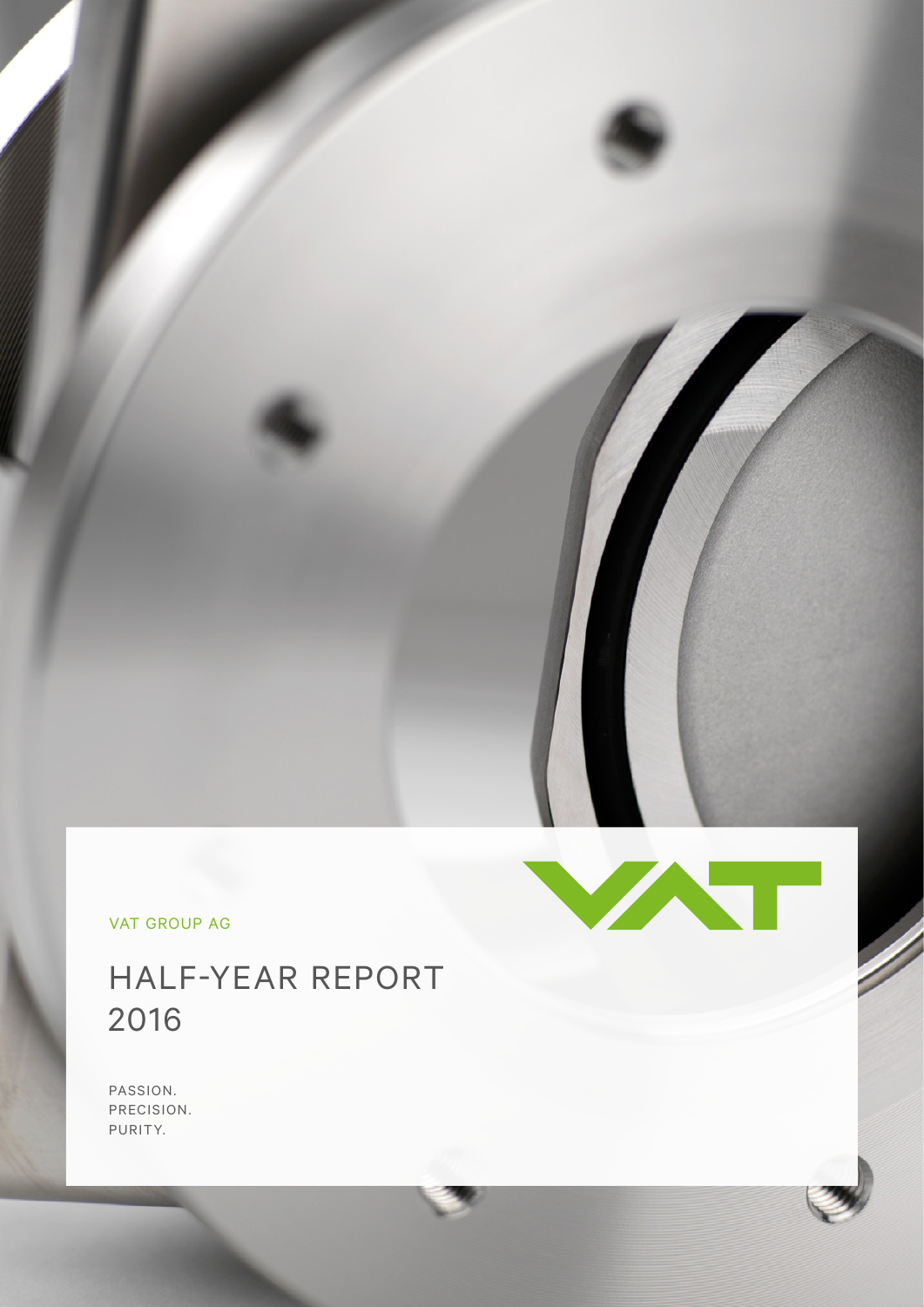# KEY FINANCIAL INFORMATION

In CHF million

|                                             | January - June 2016 | January - June 2015 | Variance |
|---------------------------------------------|---------------------|---------------------|----------|
| Order intake                                | 256.9               | 233.1               | $+10.2%$ |
| Order backlog                               | 91.7                | 92.7                | $-1.1%$  |
| Net sales                                   | 235.5               | 202.8               | $+16.1%$ |
| Gross profit                                | 148.3               | 131.1               | $+13.1%$ |
| Gross profit margin                         | 63.0%               | 64.6%               |          |
| EBITDA                                      | 67.8                | 60.2                | $+12.6%$ |
| EBITDA adjusted <sup>1</sup>                | 73.9                | 63.2                | $+16.9%$ |
| EBITDA adjusted margin                      | 31.4%               | 31.2%               |          |
| EBIT                                        | 52.7                | 45.2                | $+16.6%$ |
| EBIT margin                                 | 22.4%               | 22.3%               |          |
| Net income                                  | 24.2                | 1.1                 |          |
| Net income margin                           | 10.3%               | 0.5%                |          |
| Basic earnings per share                    | 0.87                | 0.05                |          |
| Diluted earnings per share                  | 0.87                | 0.05                |          |
| Cash flow from operating activities         | 59.5                | 65.6                | $-9.3%$  |
| Free cash flow <sup>2</sup>                 | 53.7                | 60.3                | $-10.9%$ |
| Free cash flow margin                       | 22.8%               | 29.7%               |          |
| Free cash flow conversion rate <sup>3</sup> | 79.2%               | 100.2%              |          |
| Capex <sup>4</sup>                          | 6.6                 | 5.6                 | $+17.9%$ |
| Capex margin                                | 2.8%                | 2.8%                |          |

|                          | June 30, 2016 | December 31, 2015 |          |
|--------------------------|---------------|-------------------|----------|
| Total assets             | 899.5         | 893.5             | $+0.7%$  |
| <b>Total liabilities</b> | 423.9         | 844.3             | $-49.8%$ |
| Equity                   | 475.6         | 49.2              |          |
| Net debt <sup>5</sup>    | 183.4         | 223.5             | $-17.9%$ |
| Number of employees      | 1,278         | 1,146             | $+11.5%$ |

1 Adjusted EBITDA excludes one-off items, see note 05.

2 Free cash flow is calculated as cash flow from operating activities minus cash flow from investing activities.

3 The free cash flow conversion rate is calculated as free cash flow as a percentage of EBITDA.

4 Capex contains purchases of property, plant equipment and intangible assets.

5 Net debt is calculated excluding the shareholder loan of CHF 405.1 million as at December 31, 2015.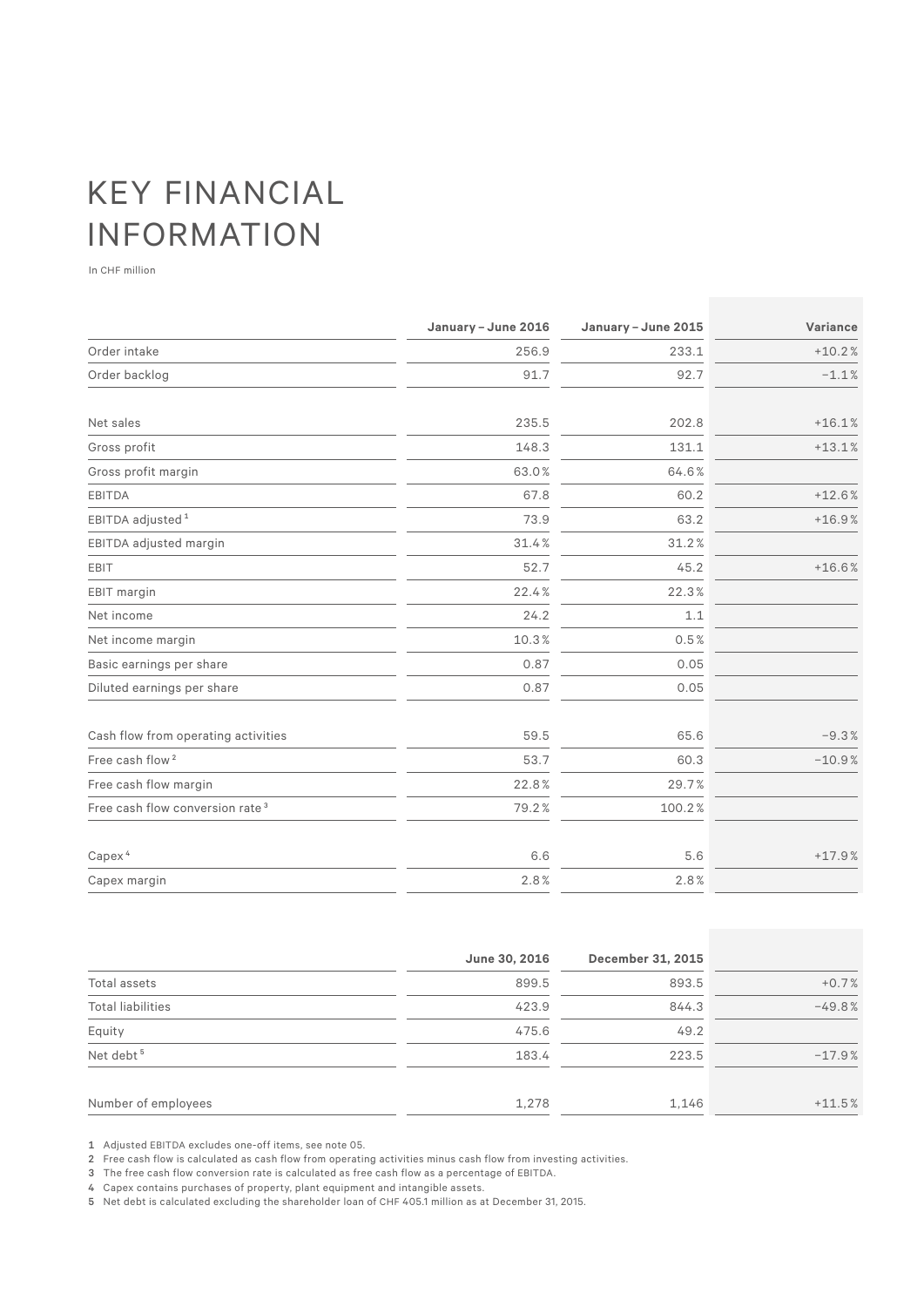# HALF-YEAR 2016 HIGHLIGHTS

HIGH MARKET GROWTH RATES IN EQUIPMENT PURCHASES FOR NEW TECHNOLOGIES IN SEMICONDUCTOR AND OLED DISPLAY PRODUCTION

NET SALES INCREASE BY 16.1 %

31.4 % ADJUSTED EBITDA MARGIN

STRONG FREE CASH FLOW

SUCCESSFUL IPO WITH STRONG DEMAND AND GOOD SHARE PRICE PERFORMANCE

CONTINUED POSITIVE OUTLOOK FOR THE FULL YEAR

DIVIDEND GUIDANCE INCREASED TO CHF 80 MILLION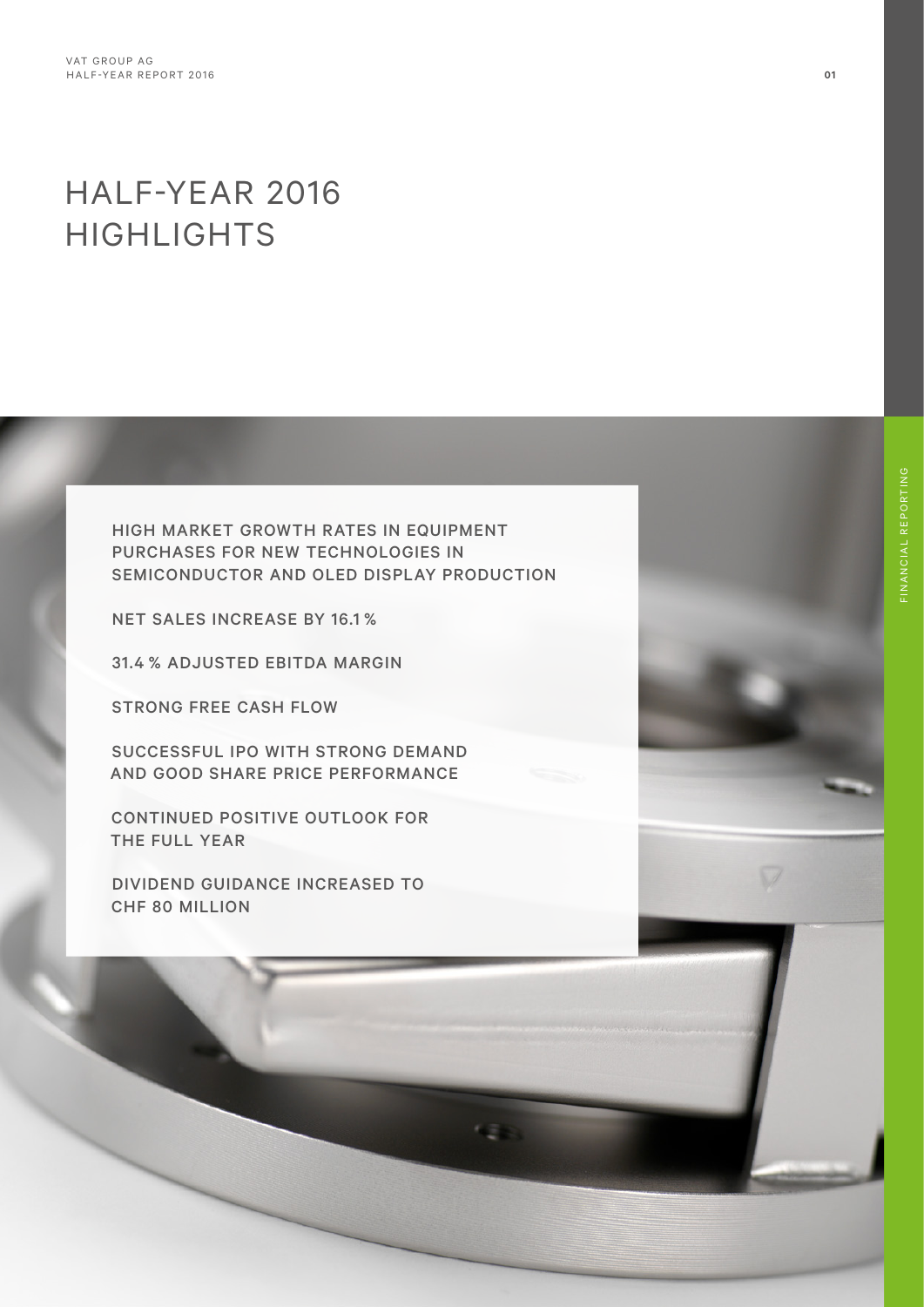# VAT SUCCESSFULLY STARTING A NEW CHAPTER IN THE COMPANY'S HISTORY

VAT Group AG and its subsidiaries (VAT) look back on a successful first half of 2016. The highlight was the initial public offering (IPO) on April 14, 2016 on SIX Swiss Exchange, a further milestone in the history of VAT. The share placement created tremendous interest in Switzerland and internationally—the IPO was oversubscribed multiple times. The listing further enhances the positioning of VAT as a global market leader in the vacuum valves segment. VAT achieved good operational results in the first six months, confirming the expectations placed in our company.

#### **Positive business development based on strong demand for technology**

VAT's markets developed positively in the first half of 2016. Driven particularly by worldwide technology purchases, the market for semiconductor production facilities, which is relevant to VAT, enjoyed continuous growth. VAT benefited to a more than average extent mainly from ongoing innovations in semiconductor manufacturing. These innovations give rise to ever more complex production processes, miniaturizations and additional production steps requiring vacuum, which in turn require a very clean production environment and reliability. VAT's high-end vacuum valves ensure that processes for producing smartphone microchips, for instance, are kept free of particles and contamination. The market for displays is also growing strongly. There is great demand globally due to the changeover from liquid crystal displays (LCDs) to displays featuring organic light-emitting diodes (OLEDs). The production of the next generation of high-resolution displays with much improved coloration and lower energy consumption calls for additional manufacturing processes in high-vacuum environments. As the global market leader in high-value vacuum valves, VAT participates overproportionately in these ongoing technological advances.

#### **Broad growth in different segments**

In the first half-year, VAT's order intake was CHF 256.9 million, up 10.2 % from the previous year, and the order backlog amounted to CHF 91.7 million. Net sales stood at CHF 235.5 million, representing an increase of 16.1 % compared to the first half-year 2015. Segment net sales in the Valve segment increased to CHF 196.5 million—a plus of 17.7 % on a year-on-year comparison. VAT was able to take advantage of extensive investments in production facilities in the United States and Asia. Leading companies in the semiconductor industry are constantly expanding their capacities reflecting the technological advances in semiconductor manufacturing, thereby increasing the performance of their plants through technology purchases.

The segment Global Service shows encouraging business trends in the first half of 2016. Segment net sales increased to CHF 40.9 million, a rise of 11.1 % in comparison with the first half of 2015. In the Industry segment, growth in the edge-welded bellows business more than offset the decline in the mechanical components and assemblies manufacturing business. This decline was due to the delay of a large order initially expected for the first half of the year. On the whole, Industry posted a year-on-year increase in segment net sales of 1.2 % to CHF 21.8 million.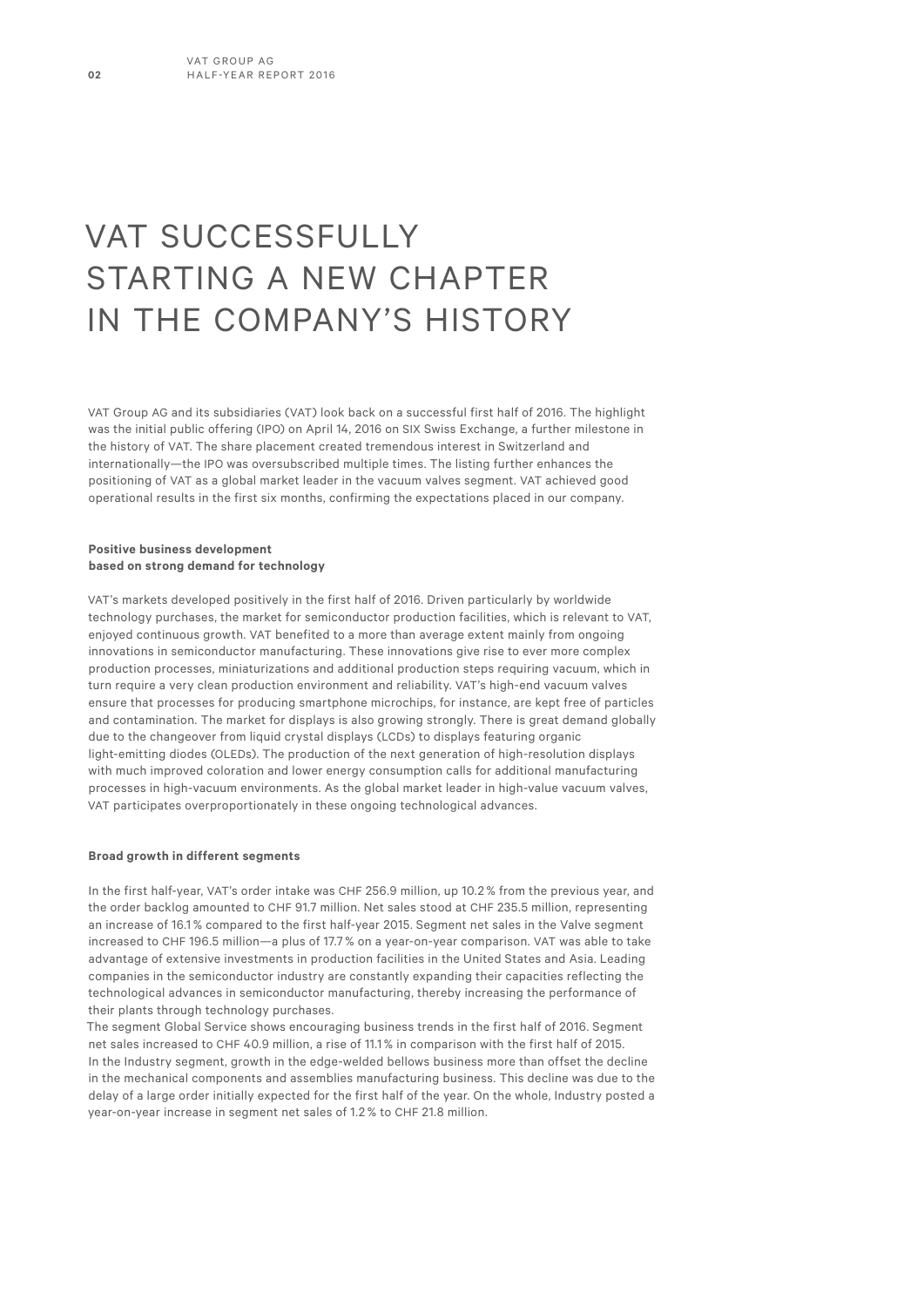#### **Improved Group results**

In the first half of the year, VAT generated a gross profit of CHF 148.3 million, representing an increase of 13.1% compared with the previous year. Adjusted EBITDA grew by 16.9% to CHF 73.9 million, and the adjusted EBITDA margin increased slightly to 31.4% (first half-year 2015: 31.2%). VAT realized a net income of CHF 24.2 million, mainly the result of higher operating profits and lower interest expenses. The net financial result improved significantly in the first half of 2016, summing up to minus CHF 19.9 million, which is primarily the result of the conversion of the shareholder loan of CHF 405.1 million into equity as part of the IPO. By end of June, VAT had net debt of CHF 183.4 million and an equity ratio of 52.9%. Free cash flow amounted to CHF 53.7 million at a free cash flow margin of 22.8%.

#### **Outlook 2016**

VAT expects to grow full-year net sales by 12 % to 15 % and the operating margin expressed as adjusted EBITDA to stay above 31 %. Based on the expected strong free cash flow generation, the Board increased the dividend guidance to CHF 80 million, from the at least CHF 65 million given at the time of the IPO, out of reserves from capital contributions for the financial year ending December 31, 2016.

Key markets for semiconductors and displays mainly in the United States, Japan, South Korea and China will be the primary drivers of growth. Mega trends such as Big Data, Internet of Things, Industrialization 4.0, Cloud Computing and E-Mobility as well as new technologies such as 3D chip technology or OLED for the latest display generation are resulting in ever greater demand for advanced manufacturing technologies including mission-critical vacuum components. Leading device/display manufacturers are continuing to invest in fabrication expansion and technology upgrades.

As the world market leader for advanced high-end vacuum valves, VAT will continue to take advantage of these developments. Three factors support this positive assessment. The first relates to major orders which have been received, but whose full effect will only be seen in the months ahead. The second is the increasing demand in our key markets. The third is VATmotion, the in-house program to reduce production costs and to mitigate FX impacts through natural hedges and the proximity to our key customers while boosting efficiency in the purchasing and production process and in the supply chain. The expansion of our production facility in Malaysia is one of the key success factors of this program.

#### **Ongoing expansion of capacities**

At the end of June 2016, VAT counted 1,278 employees worldwide, 89 more than at the end of 2015. To manage future growth VAT is continuously expanding its production capacities. Especially the production plant in Malaysia is ramped up following client product copy exact certification. The Board of Directors, the Executive Committee and all employees will focus on maintaining this momentum and achieving the clearly defined objectives. We thank all internal and external stakeholders for the trust they have placed in us—their great dedication and loyalty serve as the foundation for the Company's success.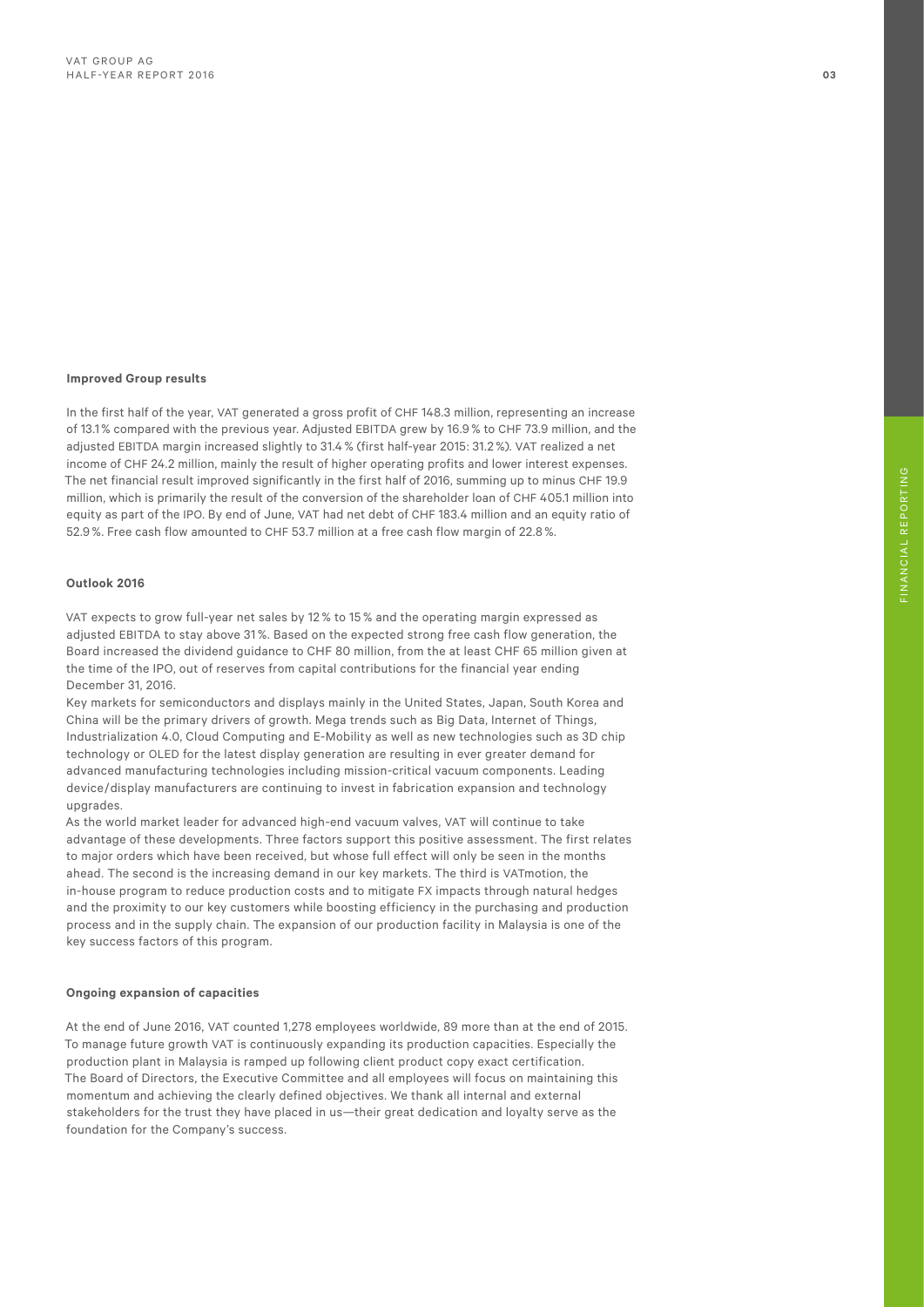# ABOUT VAT VALVES



VAT is the leading global developer, manufacturer and supplier of high-end vacuum valves. VAT vacuum valves are mission-critical components for advanced manufacturing processes of innovative products used in daily life such as portable devices, flat screen monitors or solar panels. VAT is organised into three different reporting segments: Valves, Global Service and Industry, offering high-end vacuum valves, multi-valve modules, edge-welded bellows and related value-added services for an array of vacuum applications. VAT Group is a global player with main manufacturing sites in Haag (Switzerland), Penang (Malaysia) and Arad (Romania). Net sales in the financial year 2015 amounted to CHF 411 million.

Valves is the largest segment of VAT Group, realizing segment net sales of CHF 196.5 million a plus of 17.7% in the first half-year of 2016. As in the previous year, the majority of these sales were generated in Asia and the US.



The segment Valves includes the broadest range of vacuum valves customized for or integrated into customers' equipment and embedded for the entire equipment lifecycle. In addition, the segment comprises multi-valve module solutions. Modules can include components like motion components, bellows and others. One of the highlights of the first half-year 2016 was the high demand for VAT's new products in the semiconductor industry, particularly from the high-end wafer manufacturing with its permanently shrinking node sizes. The new downstream pressure control and isolation systems are well received on the market due to their outstanding control performance assuring uniform flow regimes at minimal times to adjust process pressures as well as controllable molecular conductance down to zero. The concept impresses with its simple design and high purity and zero particle features.

In the first half-year VAT was also able to participate strongly in substantial investments in the display market. Orders were received from display manufacturers along the entire valve portfolio, especially throughout Asia. This allowed VAT to further strengthen its market position resulting in a positive outlook for net sales for displays in the upcoming months. The solar market has also shown continuous demand for vacuum valves mainly for PERC (passivated emitter and rear cell) technology resulting in stable order entry for this segment.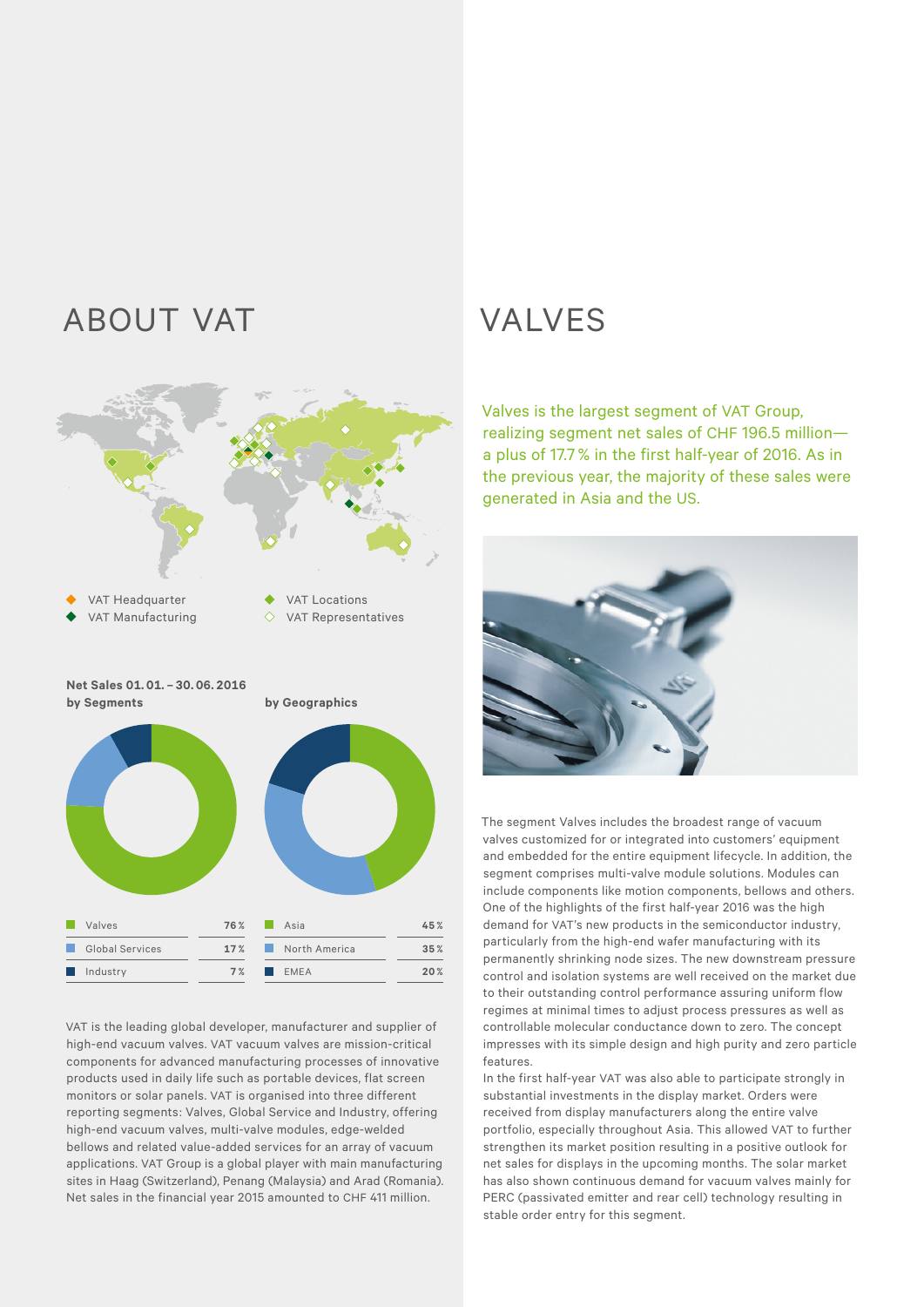# GLOBAL SERVICE INDUSTRY

Segment net sales of Global Service increased to CHF 40.9 million in the first half-year of 2016, up 11.1%. Asia and the US were the main drivers as the majority of VAT's customers are located in these areas.

The Industry segment generated segment net sales of CHF 21.8 million in the first half-year 2016, an increase of 1.2% mainly coming from Europe.

The Global Service segment includes a range of services provided by specialized teams based in the US, Japan, Korea, Taiwan, China, Singapore and Switzerland. These teams comprise highly-skilled, experienced and regularly trained employees. Services provided include training, valve maintenance, repair and overhaul, valve upgrades (i.e. retrofits), replacement of VAT-authentic gates for transfer valves and provision of VAT-genuine spares and consumables. Valve upgrades and complete retrofits are key Global Service offerings. The service teams work directly with customers to identify areas of operational improvements in order to reduce the total cost of ownership and increase productivity by improving tool uptime and particle performance. This enables customers to enhance the overall yield of manufacturing processes.

The main development for the Global Service segment was the alignment with major Original Equipment Manufacturers (OEM's) with regard to their current and planned market activities. This alignment allows VAT to offer global service contracts tailored to specific customer needs. A first global service contract was successfully signed. In this context, customer audits took place confirming the high quality of our services and service centres.





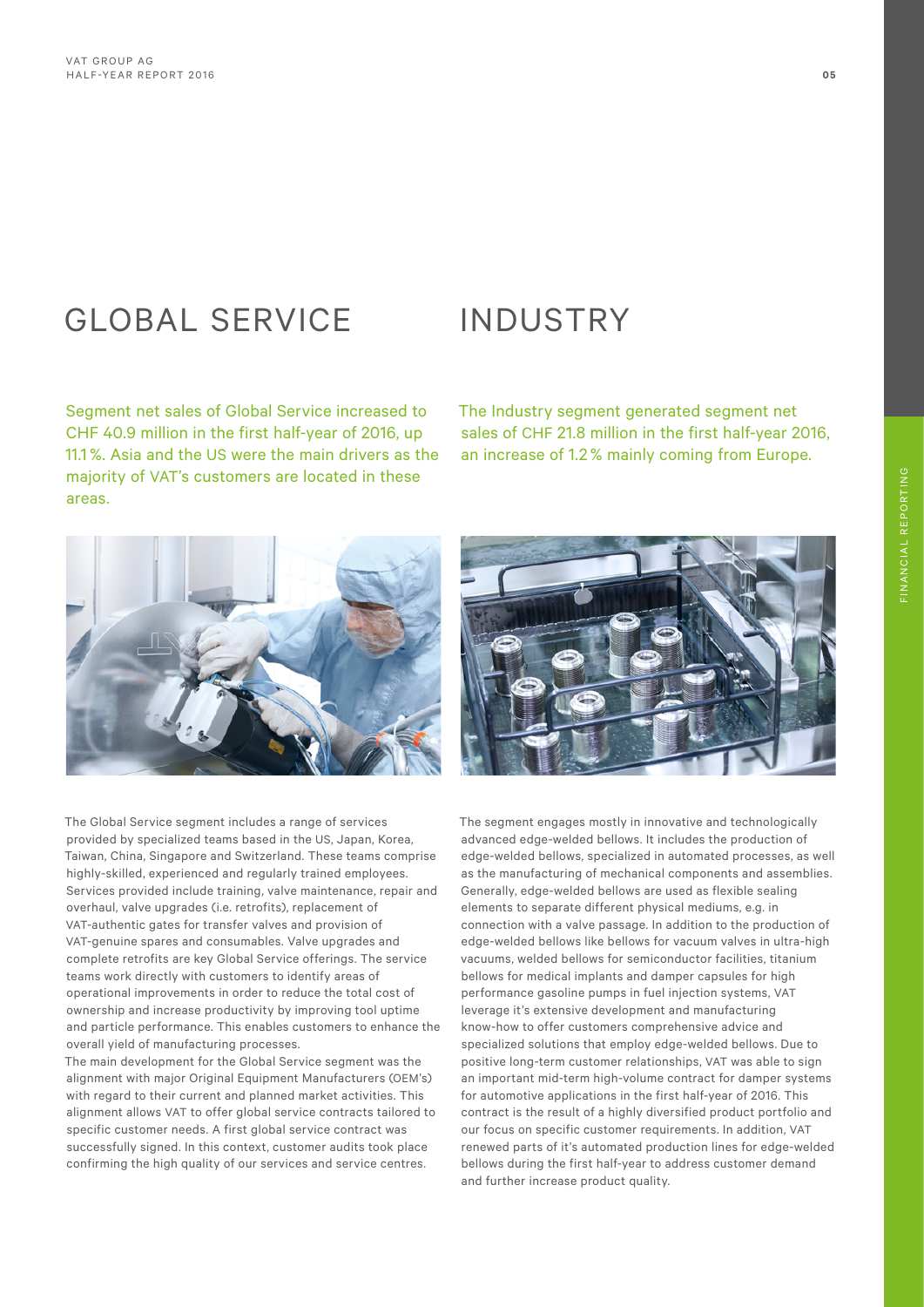# SHAREHOLDER INFORMATION

On March 8, 2016 VAT announced its intention to apply for the listing of its registered shares on SIX Swiss Exchange. The Initial Public Offering (IPO) aimed at broadening the shareholder base of VAT through the sale of existing shares offered to investors by VAT's current shareholders, mainly funds managed and/or advised by Partners Group and Capvis. VAT then launched the IPO with the publication of the Offering Memorandum on March 31, 2016, and on April 14, 2016 the shares were traded for the first time on SIX Swiss Exchange. The interest in the IPO from institutional investors in Switzerland and abroad and from

domestic private investors was very strong and the initial amount of 12 million shares was several times oversubscribed. The issue price was set at CHF 45 per share, at the upper end of the indicated range of CHF 39 to 46 per share, corresponding to a placement value of CHF 540 million. Since its initial listing, the VAT shares have performed very well and reached a closing price of CHF 61.70 by end of June 2016, up 37 % on their IPO price. At the same time, the Swiss stock market moved sideways as investors remained careful given the general economic and geopolitical uncertainties.



| Ticker symbol                                | VACN (SIX); VACN.S (Reuters);<br>VACN SW (Bloomberg)     | Security type                   | Registered share                        |
|----------------------------------------------|----------------------------------------------------------|---------------------------------|-----------------------------------------|
| Valor number                                 | 31 186 490                                               | <b>Nominal Value</b>            | CHF 0.10 per share                      |
| <b>ISIN</b>                                  | CH0311864901                                             | <b>Free Float</b>               | 46%                                     |
| Market capitalization as of<br>June 30, 2016 | CHF 1,85 bn                                              | Number of shares<br>outstanding | 30,000,000                              |
| <b>Exchange</b>                              | SIX Swiss Exchange<br>(International Reporting Standard) | Segment                         | Mid & Small Caps<br><b>Swiss Shares</b> |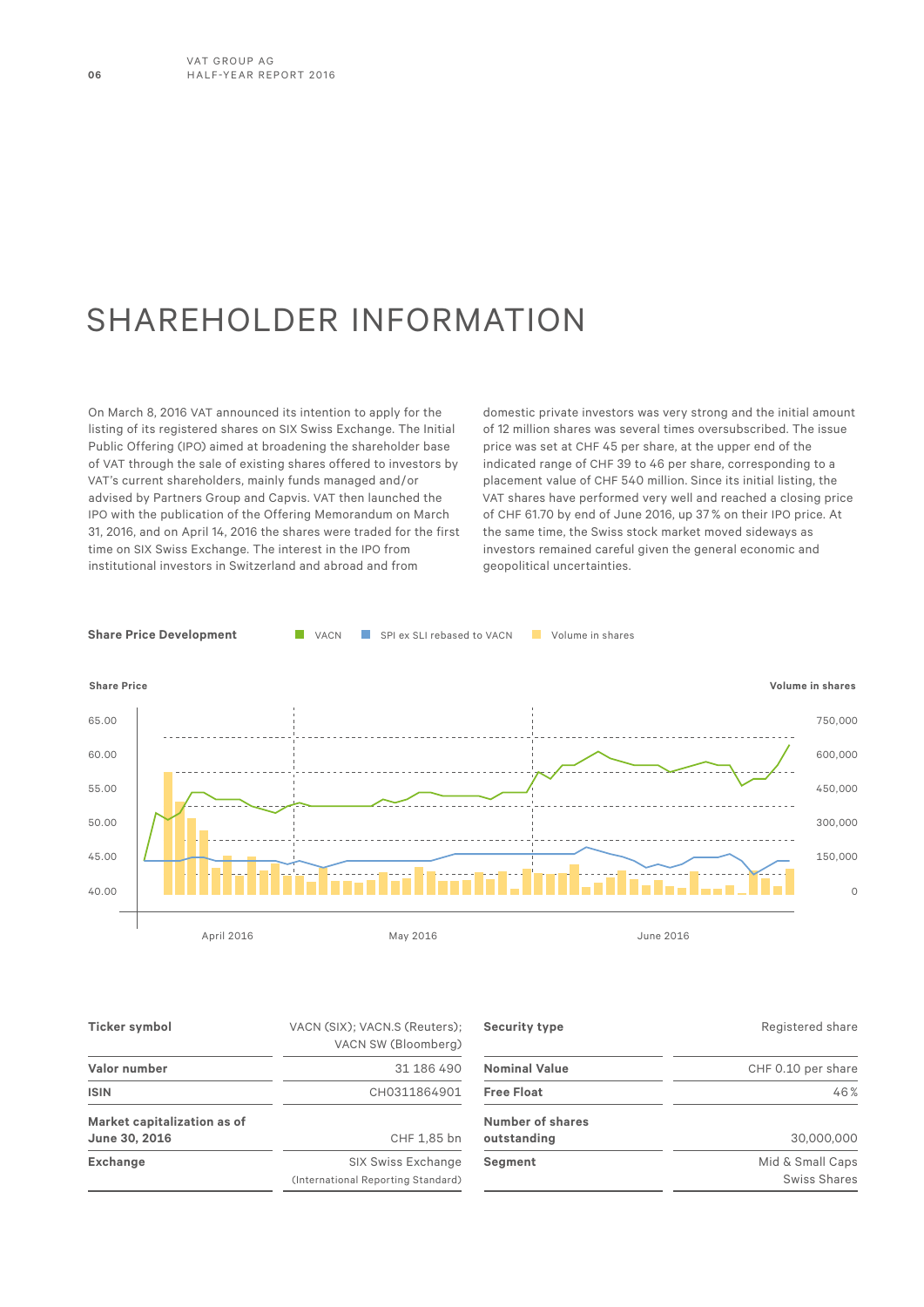# CONDENSED CONSOLIDATED FINANCIAL STATEMENTS

January 01 – June 30, 2016

Due to rounding, numbers presented throughout this report may not add up precisely to the totals provided.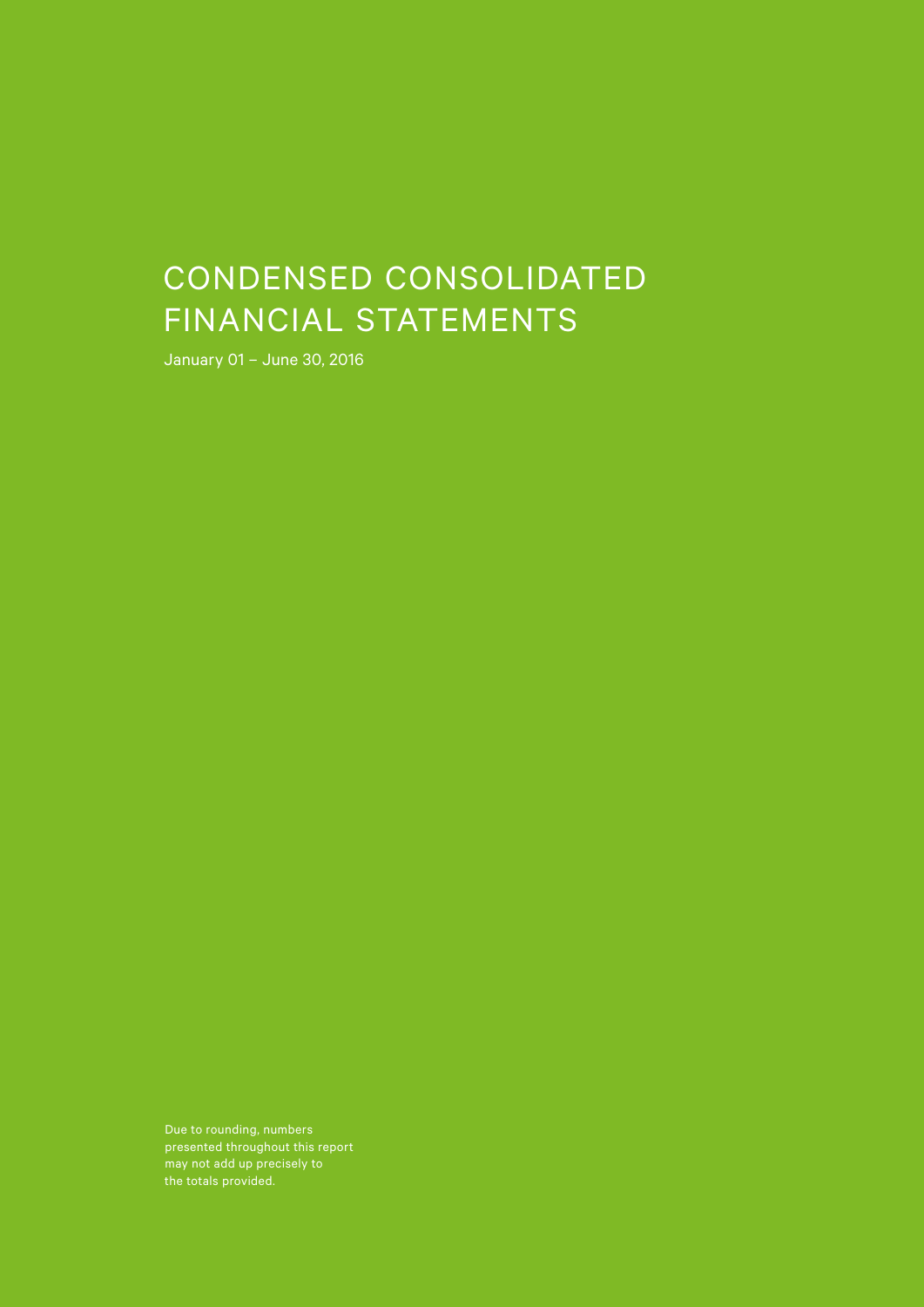| Condensed consolidated income statement<br>Six months 01.01. - 30.06. / In CHF thousand                                             | <b>Note</b> | 2016<br>unaudited | 2015<br>unaudited |
|-------------------------------------------------------------------------------------------------------------------------------------|-------------|-------------------|-------------------|
|                                                                                                                                     |             |                   |                   |
| <b>Net sales</b>                                                                                                                    |             | 235,535           | 202,779           |
| Raw materials and consumables used                                                                                                  |             | $-89,868$         | $-71,491$         |
| Changes in inventories of finished goods and work in progress                                                                       |             | 2,613             | $-225$            |
| Personnel expenses                                                                                                                  | 08          | $-57.404$         | $-49,067$         |
| Other income                                                                                                                        |             | 1,291             | 563               |
| Other expenses                                                                                                                      | 05          | $-24,408$         | $-22,392$         |
| Earnings before interest, taxes, depreciation and amortisation (EBITDA) <sup>1</sup>                                                |             | 67,759            | 60,167            |
|                                                                                                                                     |             |                   |                   |
| Depreciation and amortisation                                                                                                       |             | $-15,048$         | $-14,982$         |
| Earnings before interest and taxes (EBIT) <sup>1</sup>                                                                              |             | 52,711            | 45,185            |
| Finance income                                                                                                                      |             | 2,014             | 2,287             |
| Finance costs                                                                                                                       | 05          | $-21,945$         | $-39,344$         |
| Earnings before income taxes                                                                                                        |             | 32,780            | 8,128             |
|                                                                                                                                     |             |                   |                   |
| Income tax expenses                                                                                                                 | 05          | $-8,609$          | $-7,078$          |
| Net income attributable to owners of the Company                                                                                    |             | 24,171            | 1,050             |
|                                                                                                                                     |             |                   |                   |
| Earnings per share (in CHF)                                                                                                         |             |                   |                   |
| Basic earnings per share                                                                                                            | 07          | 0.87              | 0.05              |
| Diluted earnings per share                                                                                                          | 07          | 0.87              | 0.05              |
| 1 Interest includes other items reported in financial results.                                                                      |             |                   |                   |
| Condensed consolidated statement of comprehensive income<br>Six months 01.01. - 30.06. / In CHF thousand                            | <b>Note</b> | 2016<br>unaudited | 2015<br>unaudited |
| Profit for the half-year                                                                                                            |             | 24,171            | 1,050             |
| Other comprehensive income                                                                                                          |             |                   |                   |
| Items that will not be reclassified to profit or loss:                                                                              |             |                   |                   |
| Remeasurements of defined benefit obligations                                                                                       | 10          | $-9,471$          | $-3,753$          |
| Related tax                                                                                                                         | 10          | 1,648             | 653               |
| <b>Subtotal</b>                                                                                                                     |             | $-7,823$          | $-3,100$          |
|                                                                                                                                     |             |                   |                   |
| Items that are or may be subsequently reclassified to profit or loss:<br>Changes in the fair value of cash flow hedges (net of tax) |             | $-1,595$          | 0                 |
| Currency translation adjustments                                                                                                    |             | 3,922             | 23,418            |
| Subtotal                                                                                                                            |             | 2,327             | 23,418            |
|                                                                                                                                     |             |                   |                   |
| Other comprehensive income for the half-year (net of tax)                                                                           |             | $-5,496$          | 20,318            |
| Total comprehensive income for the half-year attributable<br>to owners of the Company                                               |             | 18,675            | 21,368            |

The above condensed consolidated income statement and condensed consolidated statement of comprehensive income should be read in conjunction with the accompanying notes.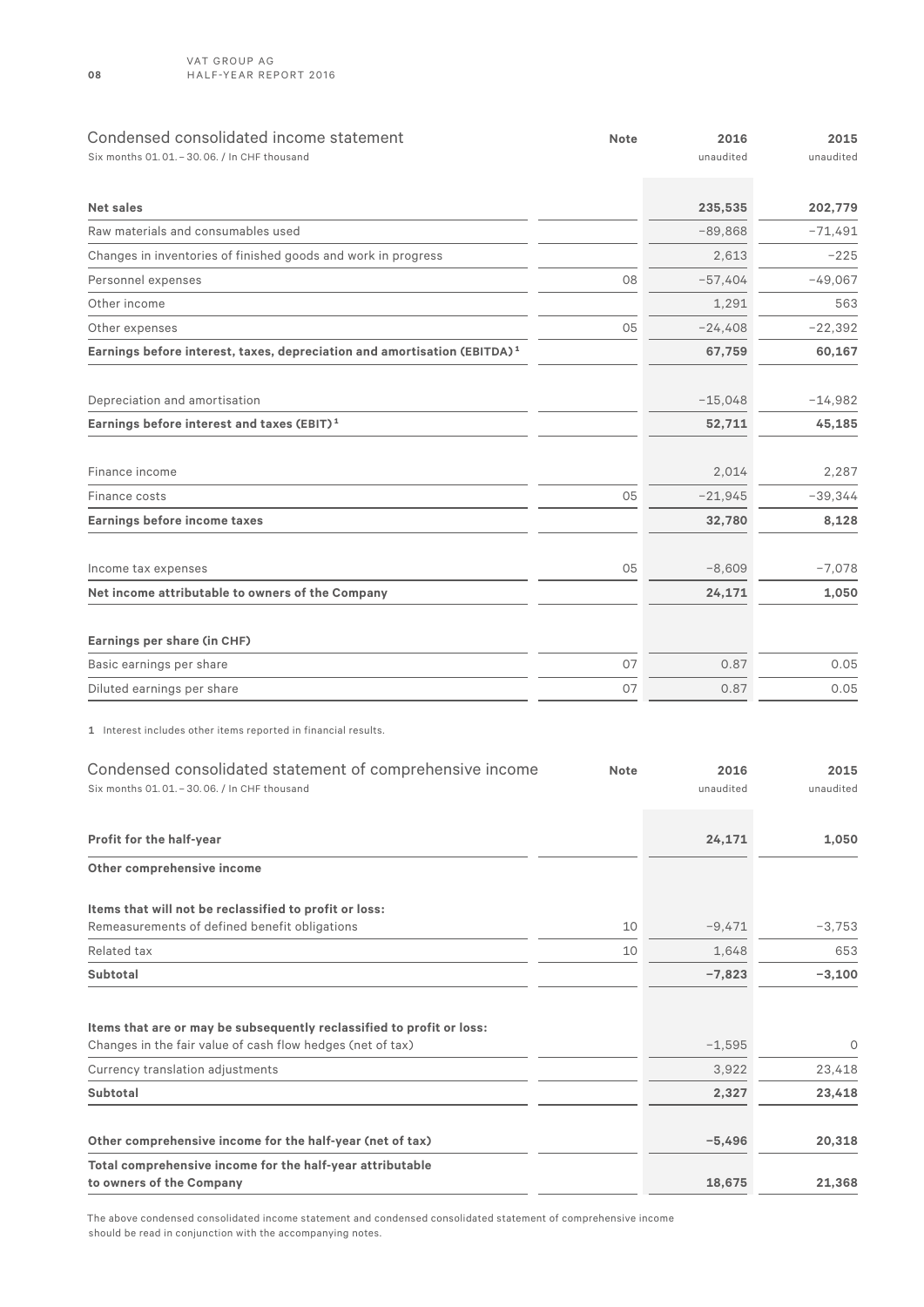| Condensed consolidated balance sheet<br>In CHF thousand | <b>Note</b> | 30.06.2016<br>unaudited | 31.12.2015<br>audited |
|---------------------------------------------------------|-------------|-------------------------|-----------------------|
|                                                         |             |                         |                       |
| <b>ASSETS</b>                                           |             |                         |                       |
| Cash and cash equivalents                               |             | 79,616                  | 80,601                |
| Trade and other receivables                             |             | 87,168                  | 72,679                |
| Receivables under finance lease                         |             | 2,183                   | 2,183                 |
| Other current assets                                    |             | 1,235                   | 1,146                 |
| Inventories                                             |             | 57,572                  | 57,966                |
| Current tax assets                                      |             | 539                     | 955                   |
| <b>Current assets</b>                                   |             | 228,313                 | 215,530               |
| Property, plant and equipment                           |             | 113,716                 | 115,002               |
| Investment properties                                   |             | 4,495                   | 4,607                 |
| Intangible assets and goodwill                          |             | 537,708                 | 544,668               |
| Receivables under finance lease                         |             | 7,552                   | 8,453                 |
| Other non-current assets                                |             | 1,499                   | 1,470                 |
| Deferred tax assets                                     |             | 6,209                   | 3,745                 |
| <b>Non-current assets</b>                               |             | 671,179                 | 677,945               |
| <b>TOTAL ASSETS</b>                                     |             | 899,492                 | 893,475               |
|                                                         |             |                         |                       |
| <b>LIABILITIES</b>                                      |             |                         |                       |
| Trade and other payables                                |             | 41,195                  | 28,779                |
| Loans and borrowings                                    | 09          | 1,461                   | 1,461                 |
| Provisions                                              |             | 1,079                   | 846                   |
| Other current liabilities                               | 11          | 20,462                  | 17,695                |
| Current tax liabilities                                 |             | 15,200                  | 13,595                |
| <b>Current liabilities</b>                              |             | 79,397                  | 62,376                |
|                                                         |             |                         |                       |
| Loans and borrowings                                    | 09          | 261,544                 | 707,763               |
| Other non-current liabilities                           | 11          | 3,000                   | 2,533                 |
| Deferred tax liabilities                                |             | 49,701                  | 50,825                |
| Defined benefit obligations                             |             | 30,273                  | 20,789                |
| <b>Non-current liabilities</b>                          |             | 344,518                 | 781,910               |
| <b>TOTAL LIABILITIES</b>                                |             | 423,915                 | 844,286               |
|                                                         |             |                         |                       |
| EQUITY                                                  |             |                         |                       |
| Share capital                                           | 06          | 3,000                   | 30                    |
| Share premium                                           | 06          | 493,821                 | 87,530                |
| Treasury shares                                         | 06          | $-4,950$                | $\circ$               |
| Other reserves                                          | 10          | $-16,379$               | $-9,416$              |
| <b>Translation reserve</b>                              |             | $-34,770$               | $-38,692$             |
| Retained earnings                                       |             | 34,855                  | 9,737                 |
| TOTAL EQUITY ATTRIBUTABLE TO OWNERS OF THE COMPANY      |             | 475,578                 | 49,189                |
| TOTAL LIABILITIES AND EQUITY                            |             | 899,492                 | 893,475               |

FINANCIAL REPORTING

The above condensed consolidated balance sheet should be read in conjunction with the accompanying notes.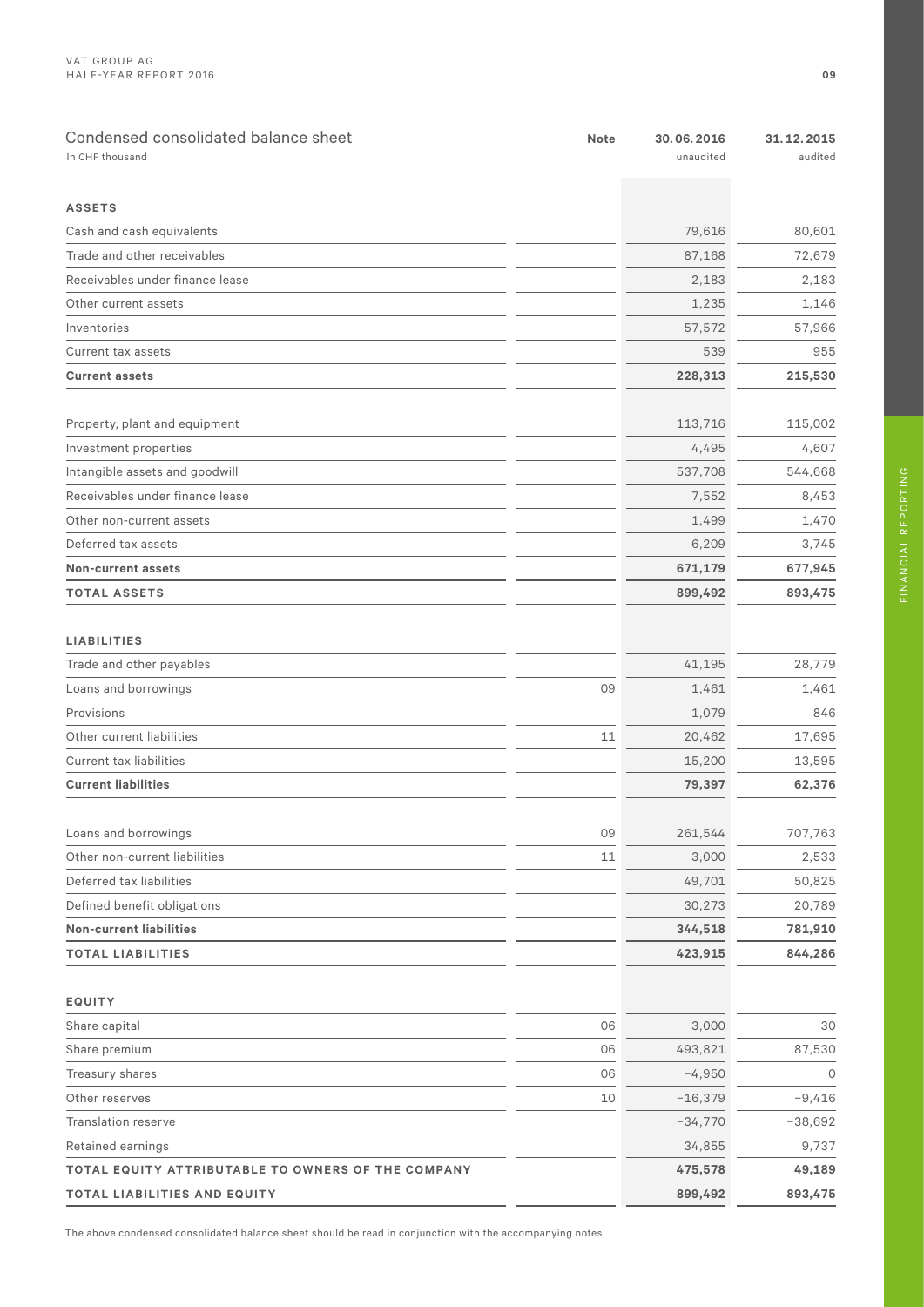# Condensed consolidated statement

| of changes in equity<br>In CHF thousand                   |                  |                  | Other reserves                            |       |                    |                             |                    |                            |          |
|-----------------------------------------------------------|------------------|------------------|-------------------------------------------|-------|--------------------|-----------------------------|--------------------|----------------------------|----------|
|                                                           | Share<br>capital | Share<br>premium | Remea-<br>surement reserve<br>of DBO $^2$ | Other | Hedging<br>reserve | Transla-<br>tion<br>reserve | Treasury<br>shares | Retained Total<br>earnings | equity   |
| <b>VAT Group AG</b><br>Equity as of January 01, 2016 $^1$ | 30               | 87,530           | $-9,310$                                  | 0     | $-106$             | $-38,692$                   | 0                  | 9,737                      | 49,189   |
| Net income for the period                                 |                  |                  |                                           |       |                    |                             |                    | 24,171                     | 24,171   |
| Other comprehensive income/(loss)                         |                  |                  | $-7,823$                                  |       | $-1,595$           | 3,922                       |                    |                            | $-5,496$ |
| Incorporation of VAT Group AG                             | 100              |                  |                                           |       |                    |                             |                    |                            | 100      |
| Effect of business restructuring                          | 2,870            | 411,223          |                                           |       |                    |                             |                    |                            | 414,093  |
| Own shares acquired                                       |                  |                  |                                           |       |                    |                             | $-4,950$           |                            | $-4,950$ |
| Reclassification                                          |                  | $-2,455$         |                                           | 2,455 |                    |                             |                    |                            | $\circ$  |
| Transaction costs (net of tax)                            |                  | $-2,477$         |                                           |       |                    |                             |                    |                            | $-2,477$ |
| Equity-settled share-based payment                        |                  |                  |                                           |       |                    |                             |                    | 947                        | 947      |
| Equity as of June 30, 2016 unaudited                      | 3,000            | 493,821          | $-17,133$                                 | 2,455 | $-1,701$           | $-34,770$                   | $-4,950$           | 34,855                     | 475,578  |
| VAT Holding S.à r.l.<br>Equity as of January 01, 2015     | 30               | 87.530           | $-11,499$                                 | 0     |                    | $-106 -43,245$              | 0                  | 2,676                      | 35,386   |
| Net income for the period                                 |                  |                  |                                           |       |                    |                             |                    | 1,050                      | 1,050    |
| Other comprehensive income/(loss)                         |                  |                  | $-3,100$                                  |       |                    | 23,418                      |                    |                            | 20,318   |
| Equity as of June 30, 2015 unaudited                      | 30               | 87,530           | $-14,599$                                 | 0     |                    | $-106 - 19,827$             | $\mathbf 0$        | 3,726                      | 56,754   |

1 See note 02.

2 DBO = defined benefit obligation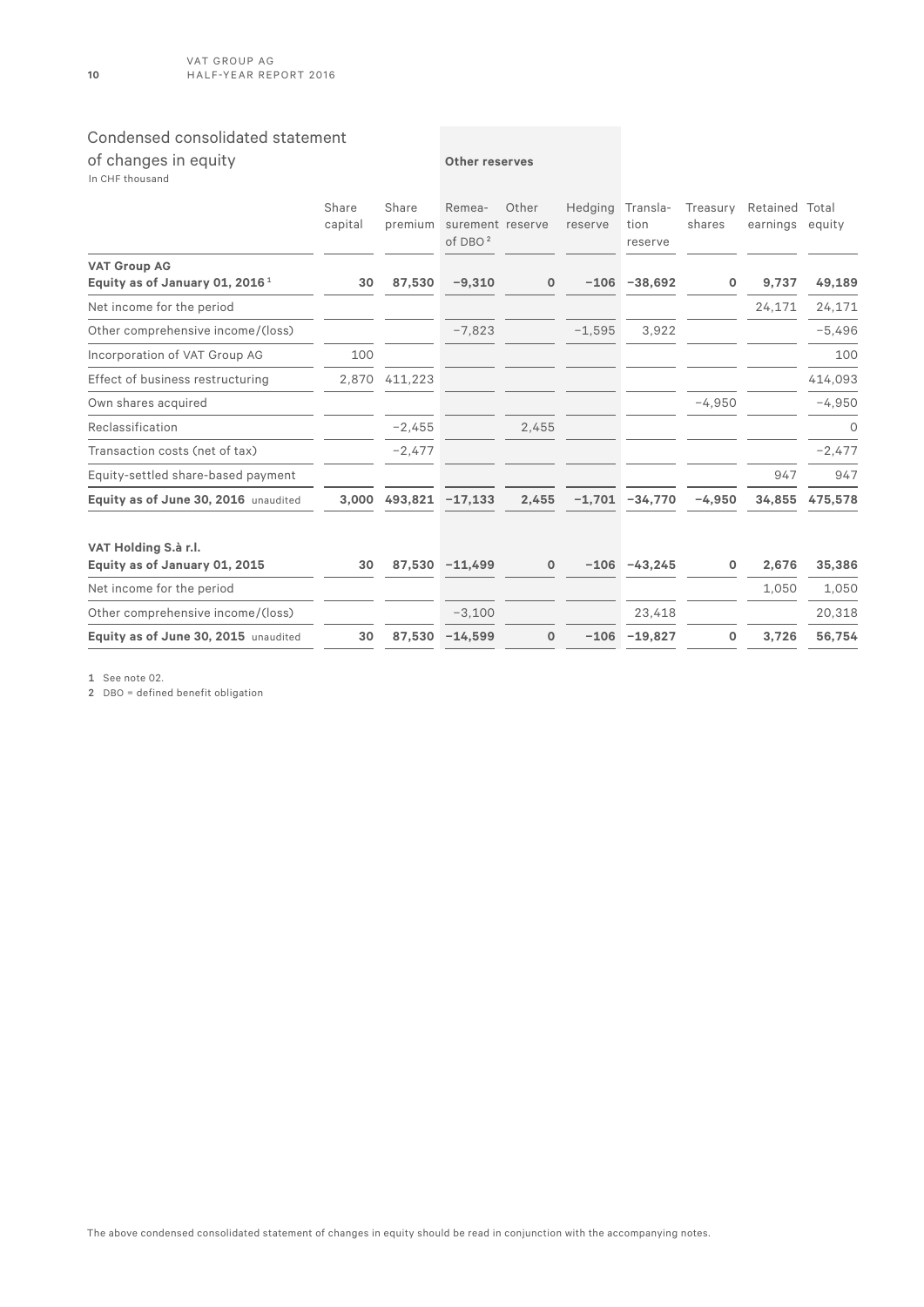| Condensed consolidated statement of cash flows<br>In CHF thousand | <b>Note</b> | $01.01. - 30.06.2016$<br>unaudited | $01.01. - 30.06.2015$<br>unaudited |
|-------------------------------------------------------------------|-------------|------------------------------------|------------------------------------|
| Profit for the period                                             |             | 24,171                             | 1,050                              |
| Adjustments for:<br>Depreciation and amortisation                 |             | 15,048                             | 14,982                             |
| (Profit) loss from disposal of property,<br>plant and equipment   |             | 298                                | $-110$                             |
| Change in defined benefit liability                               | 10          | $-29$                              | 128                                |
| Net impact from derivatives and foreign exchange                  |             | $-4,390$                           | $-289$                             |
| Income tax expenses                                               | 05          | 8,609                              | 7,078                              |
| Net finance costs                                                 |             | 15,836                             | 37,057                             |
| Transaction costs in connection with the IPO <sup>1</sup>         |             | 5,271                              | $\circ$                            |
| Other non-cash effective adjustments                              |             | 964                                | $-702$                             |
| Changes in operating assets and liabilities                       |             | 1,512                              | 14,279                             |
| <b>Cash generated from operations</b>                             |             | 67,290                             | 73,474                             |
| Income taxes paid                                                 | 05          | 7,750                              | 7,839                              |
| Cash flow from operating activities                               |             | 59,540                             | 65,635                             |
| Purchases of property, plant and equipment                        |             | $-5,320$                           | $-4,912$                           |
| Proceeds from sale of property, plant and equipment               |             | 634                                | 177                                |
| Purchases of intangible assets                                    |             | $-1,269$                           | -663                               |
| Loans granted or repaid                                           | 09          | 72                                 | 31                                 |
| Interest received                                                 |             | 40                                 | 48                                 |
| Other finance income received                                     |             | $\mathbf 1$                        | $\circ$                            |
| Cash flow from investing activities                               |             | $-5,842$                           | $-5,319$                           |
| Proceeds from the issue of ordinary shares                        | 02          | 100                                | 0                                  |
| Purchase of own shares                                            | 06          | $-4,950$                           | 0                                  |
| Transaction costs in connection with the IPO <sup>1</sup>         |             | $-5,271$                           | $\circ$                            |
| Repayments of borrowings                                          | 09          | $-38,794$                          | $-43,434$                          |
| Interest paid                                                     |             | $-6,177$                           | $-8,728$                           |
| Other finance expenses paid                                       |             | $-209$                             | $-163$                             |
| Cash flow from financing activities                               |             | $-55,301$                          | $-52,325$                          |
| Net increase/(decrease)<br>in cash and cash equivalents           |             | $-1,603$                           | 7,991                              |
| Cash and cash equivalents at beginning of period                  |             | 80,601                             | 74,758                             |
| Effect of movements in exchange rates on cash held                |             | 618                                | $-1,658$                           |
| Cash and cash equivalents at end of period                        |             | 79,616                             | 81,091                             |

1 Includes stamp tax and consulting fees.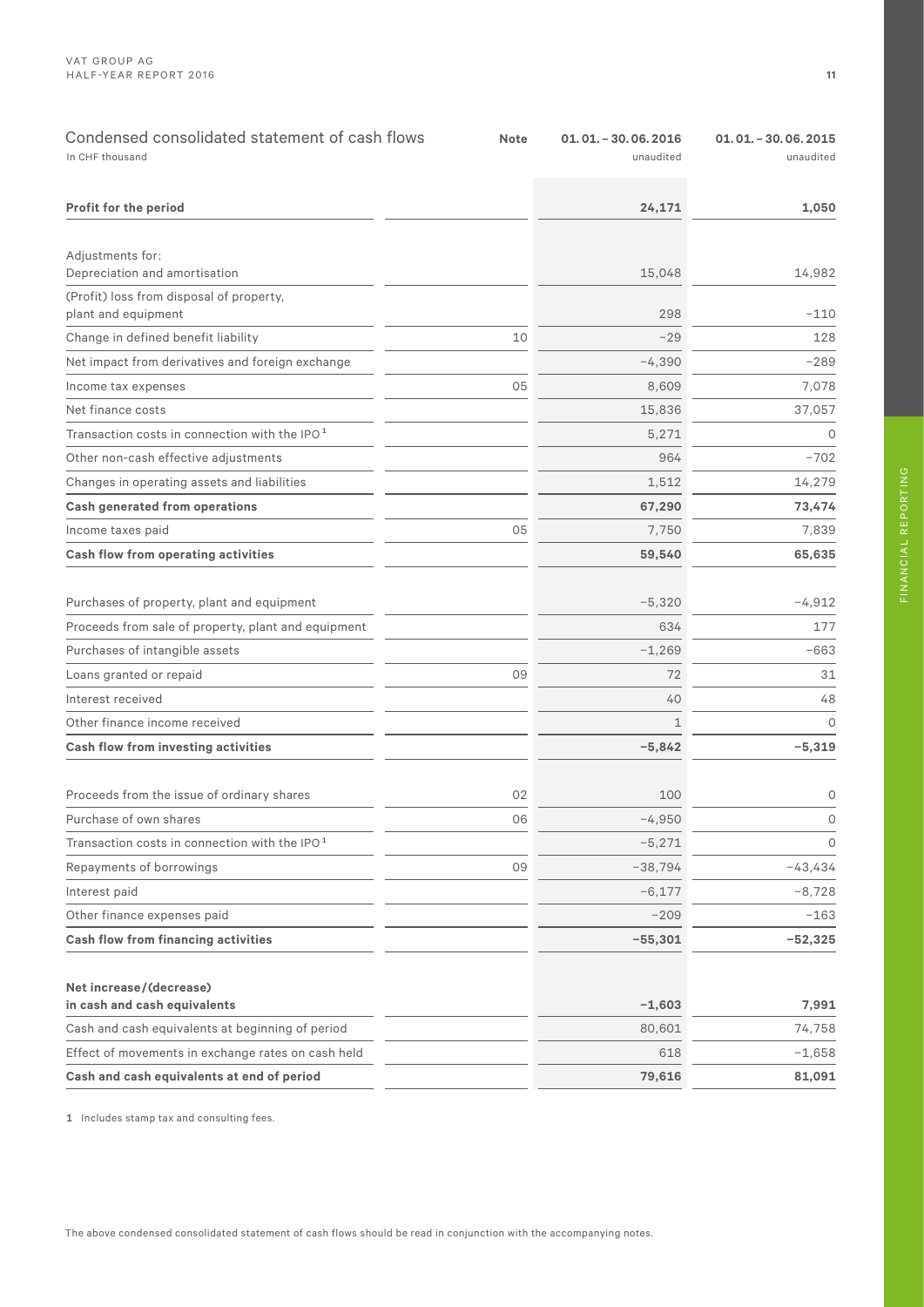# NOTES TO THE CONDENSED CONSOLIDATED INTERIM FINANCIAL **STATEMENTS**

### 01 General information

VAT Group AG ("the Company") was incorporated in Switzerland on February 19, 2016. The registered office of the Company is Seelistrasse 1, CH-9469 Haag, Switzerland.

The condensed consolidated interim financial statements as at and for the six-month period ended June 30, 2016 comprise VAT Group AG and its subsidiaries (together referred to as "VAT" or "Group").

These condensed consolidated interim financial statements were authorised for issue by the Group's Board of Directors on August 24, 2016.

# 02 Significant changes in the current reporting period

Following reorganisations on March 29, 2016, VAT Group AG became the ultimate holding company of the Group. The course of the reorganisation can be described as follows:

As of January 01, 2015 and until March 29, 2016, VAT Holding S.à r.l., a limited liability company (société à responsabilité limitée) incorporated and domiciled in Luxembourg, was the ultimate holding company. The audited financial statements as of December 31, 2015 were prepared under this structure. On March 29, 2016, following legal reorganisations VAT Group AG became the direct parent entity to VAT Holding S.à r.l. and hereby the ultimate holding company of the Group. During this business restructuring on March 23, 2016 the shareholder loan as well as investments in VAT Holding S.à r.l. and VAT Management S.à r.l. were taken over by VAT Group AG in exchange for shares leading to an increase in share premium of CHF 411.2 million as detailed in notes 06 and 09. Subsequently, on April 14, 2016, VAT Group AG made an initial public offering ("IPO") in Switzerland and was listed on the SIX Swiss Exchange.

In accordance with IFRS the aforementioned reorganisations are not considered to be business combinations under IFRS 3 Business Combinations but rather the continuation of the existing business activities of the Group with a new parent entity. This means that the parent company at the reporting date is considered to have been the parent company throughout the reporting periods, including those where comparative financial information is presented. Equity figures for the comparative period are based on actual circumstances, and therefore presented for the preceding ultimate holding company VAT Holding S.à r.l. A detailed reconciliation is set out in note 06.

# 03 Basis of preparation of half-year report

These condensed consolidated interim financial statements have been prepared in accordance with International Financial Reporting Standards (IFRS) IAS 34 Interim Financial Reporting and should be read in conjunction with the Group's last annual consolidated financial statements as at and for the year ended December 31, 2015 (last annual consolidated financial statements of VAT Holding S.à r.l.). They do not include all of the information required for a complete set of IFRS financial statements. However, selected explanatory notes are included to explain events and translations that are significant to an understanding of the changes in the Group's financial position and performance since the last financial statements. The accounting policies adopted are consistent with those of the previous financial year and corresponding interim reporting period, except for the adoption of new and amended standards as set out in note 13. VAT Group's sales are not subject to significant seasonal variations during the current financial year.

The preparation of the condensed consolidated interim financial statements requires management to make judgments, estimates and assumptions that affect the application of accounting policies and the reported amounts of assets and liabilities, income and expenses. Actual results may differ from these estimates. These estimates made that have a significant risk of causing a material adjustment to the carrying amounts of assets and liabilities in the future affect intangible assets and goodwill, property, plant and equipment, income taxes and employee benefits.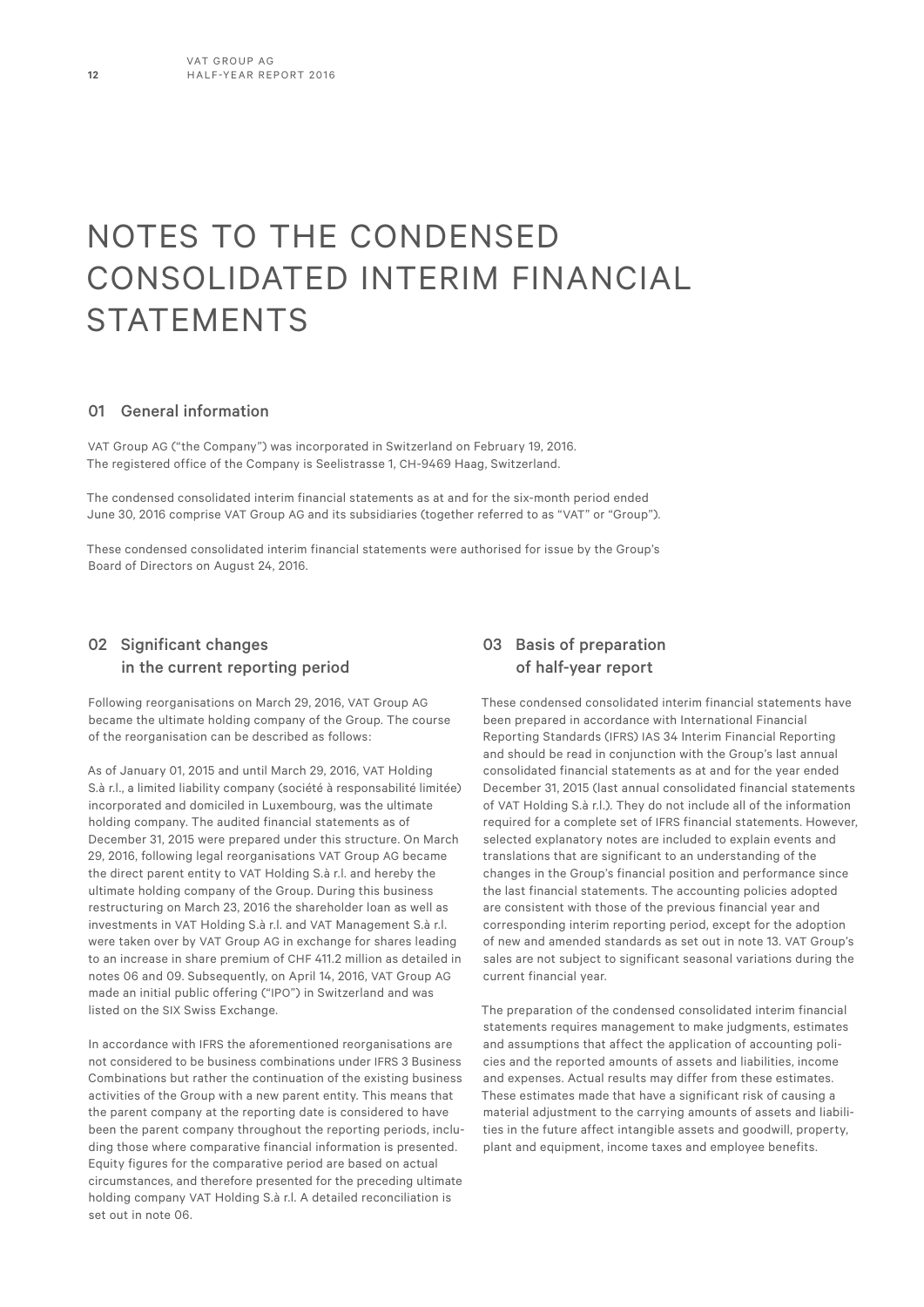# 04 Segment information

#### **Background**

As set out in the annual consolidated financial statements of VAT Holding S.à r.l. for the year ended December 31, 2015, on October 01, 2015 the Board of Directors approved a modified segment reporting structure. The corresponding segment reporting was introduced accordingly. Thus for the half-year ending June 30, 2015 only numbers for net sales by segment were retrospectively computed. As a result of the new organisation, no information regarding segment assets and liabilities are currently provided to the Board of Directors and the Group Executive Committee in the role as Chief Operating Decision Maker (CODM).

#### **Basis of segmentation**

The Group is divided into three reporting segments based on the products and services provided: Valves, Global Service and Industry.

The segment information provided to the CODM is measured in a manner consistent with that of the financial statements. Interest income and expenditure are not allocated to segments, as this type of activity is driven by the central treasury function, which manages the cash position of the Group. Therefore a profit measure based on EBITDA is reported by segment. Sales between segments are carried out at arm's length and are eliminated on consolidation. Segment assets are allocated based on the operations of the segment and the physical location of the asset.

### Information about reportable segments

| $01.01. - 30.06.2016$<br>In CHF thousand | Valves  | Global Service | Industry | Corporate &<br>Eliminations | Total   |
|------------------------------------------|---------|----------------|----------|-----------------------------|---------|
| Third party net sales                    | 178,310 | 40,877         | 16,438   |                             | 235,535 |
| Inter-segment sales                      | 18,176  |                | 5,406    | $-23,583$                   | 0       |
| <b>Segment net sales</b>                 | 196,486 | 40,877         | 21,754   | $-23,583$                   | 235,535 |
| <b>Segment EBITDA</b>                    | 62,932  | 17,769         | 4,564    | $-17,506$                   | 67,759  |
| $01.01. - 30.06.2015$<br>In CHF thousand |         |                |          |                             |         |
| Third party net sales                    | 149,787 | 36,788         | 16,204   |                             | 202,779 |
| Inter-segment sales                      | 17,211  |                | 5,298    | $-22,509$                   | 0       |
| <b>Segment net sales</b>                 | 166,998 | 36,788         | 21,502   | $-22,509$                   | 202,779 |
| 30.06.2016<br>In CHF thousand            |         |                |          |                             |         |
| Segment assets                           |         |                | 71,229   | 719,186                     | 790,415 |
| <b>Segment liabilities</b>               |         |                | 2,468    | 28,828                      | 31,296  |
| <b>Segment net operating assets</b>      |         |                | 68,761   | 690,357                     | 759,118 |
| of which net trade working capital       |         |                | 9,707    | 93,492                      | 103,199 |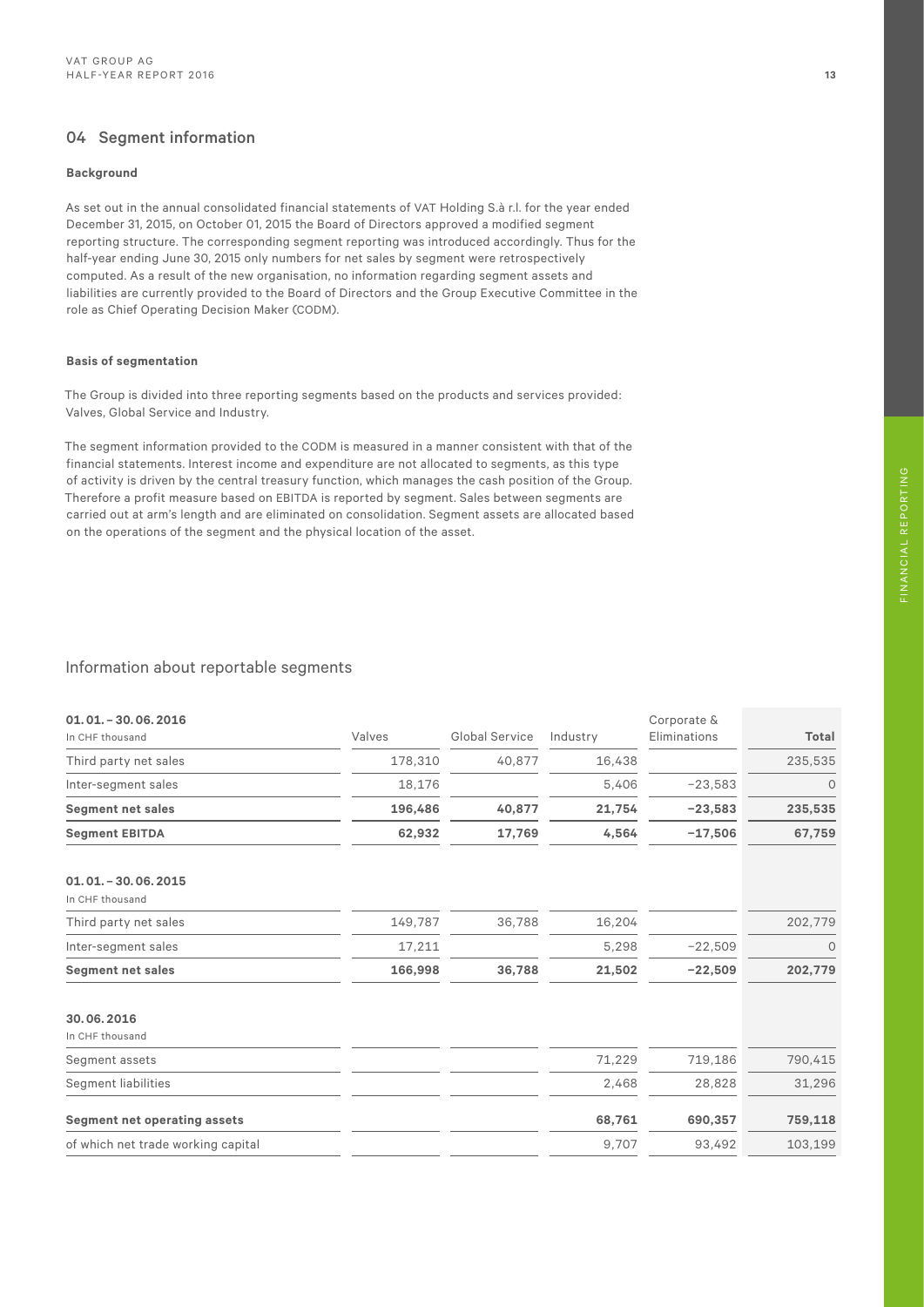### Information about reportable segments

| 31.12.2015<br>In CHF thousand      | Valves | Global Service | Industry | Corporate &<br>Eliminations | <b>Total</b> |
|------------------------------------|--------|----------------|----------|-----------------------------|--------------|
| Segment assets                     |        |                | 71.884   | 708.768                     | 780.652      |
| Segment liabilities                |        |                | 1.602    | 19.984                      | 21.586       |
| Segment net operating assets       |        |                | 70.282   | 688,784                     | 759,066      |
| of which net trade working capital |        |                | 9.668    | 85.121                      | 94.789       |

Reconciliation of segment results to income statement and balance sheet

| <b>INCOME</b><br><b>STATEMENT</b> |                      |
|-----------------------------------|----------------------|
| In CHF thousand                   | $01.01 - 30.06 2016$ |
| <b>Segment EBITDA</b>             | 67,759               |
| Depreciation &<br>amortisation    | $-15.048$            |
| Finance costs net                 | $-19.931$            |
| <b>Profit before taxes</b>        | 32.780               |

#### **Major customers**

The three largest customers within the Valves segment accounted together for 41.5 % (half-year 2015: 42.4 %) of total net sales.

#### **LIABILITIES**

**ASSETS**

| In CHF thousand                        | 30.06.2016 | 31.12.2015 |
|----------------------------------------|------------|------------|
| <b>Operating liabilities</b>           | 31,296     | 21,586     |
| Loans and borrowings                   | 263,005    | 709.224    |
| Other financial liabilities/provisions | 129,613    | 113,206    |
| <b>Liabilities</b>                     | 423.915    | 844,286    |

In CHF thousand **30. 06. 2016 31. 12. 2015** Operating assets 790,415 780,652 Cash and cash equivalents 79,616 80,601 Other financial assets 29,461 32,222 **Assets 899,492 893,475**

### 05 Profit and loss information

Profit for the half-year includes the following significant items that reflect a major change compared to the previous year:

For the half-year 2016, other expenses included consulting fees in direct relation to the IPO of CHF 3.9 million as well as other consulting fees of CHF 2.2 million. These costs are considered to be non-recurring.

The finance costs decreased substantially due to the conversion of the shareholder loan and repayments of the senior secured credit facility as shown in note 09. The reduction in interest expenses due to the conversion of the shareholder loan amounts to approximately CHF 5.6 million, while the reduction due to repayments of the senior secured credit facility amounts to approximately CHF 3.1 million. Foreign currency translation effects on financing activities amounted to CHF 12.7 million. Additonal finance costs of CHF 4.1 million include issue stamp duty.

Income tax expenses are recognised based on management's estimate of the weighted average effective annual income tax rate expected for the full financial year. The estimated average annual tax rate used for the six-month period to June 30, 2016 is 19.2 %, compared to 21.9 % for the six-month period ended June 30, 2015. The lower tax rate in 2016 is the result of the new Group structure and the conversion of the shareholder loan.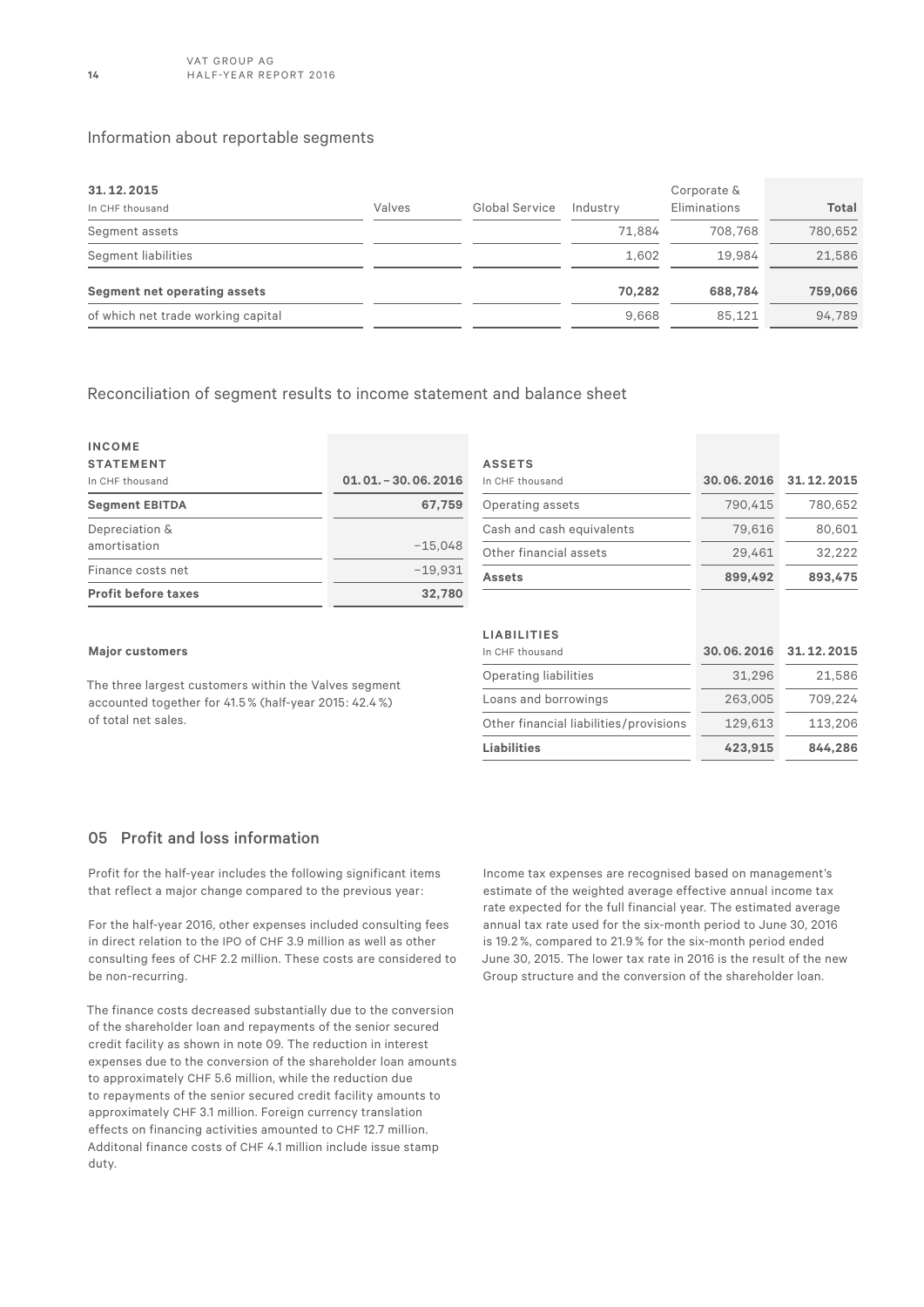# 06 Equity

#### **Share capital**

As of June 30, 2016 the total authorised and issued number of ordinary shares comprises 30,000,000 shares with a nominal value of CHF 0.10 each. The split of the share capital is shown in the table below.

On March 29, 2016, a conditional capital increase of up to 1,500,000 shares was included in the articles of association of VAT Group AG which was not drawn as of June 30, 2016.

| <b>Common shares</b>                      | 30.06.2016 |
|-------------------------------------------|------------|
| Incorporation shares                      | 1,000,000  |
| Nominal value per share (CHF)             | 0.10       |
| Capital increase via contribution in kind | 29,000,000 |
| Nominal value per share (CHF)             | 0.10       |
| Total number of shares                    | 30,000,000 |
| Total amount of share capital (CHF)       | 3.000.000  |

The new ultimate holding company VAT Group AG was incorporated on February 19, 2016 with 1,000,000 shares and a fully paid-in share capital of CHF 0.1 million.

On March 29, 2016 VAT Group AG increased its initial share capital by issuing 29,000,000 registered shares with a nominal value of CHF 0.10 by CHF 2.9 million to CHF 3.0 million.

### **Share Premium**

These shares were issued in exchange for investments in VAT Holding S.à r.l. and VAT Management S.à r.l. as well as a shareholder loan from VAT Holding S.à r.l. as detailed in note 09.

Subsequently VAT Group AG made an IPO in Switzerland and was listed on the SIX Swiss Exchange on April 14, 2016.

#### **Treasury shares**

VAT Group AG purchased 110,000 own shares to be held as treasury shares at the offer price of CHF 45 pursuant to the discretionary employee share-based IPO bonus as shown in note 08.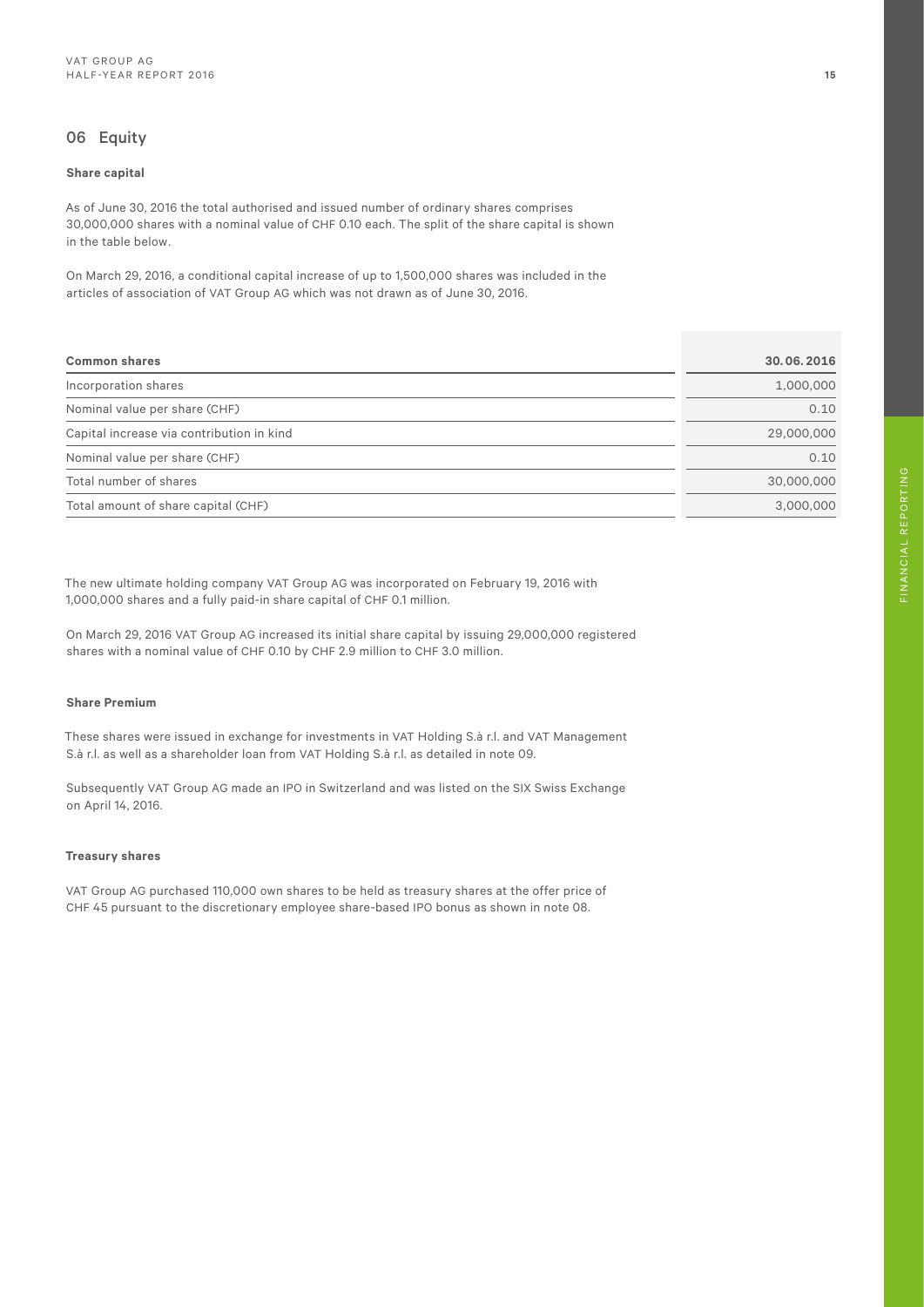### 07 Earnings per share

Basic earnings per share is calculated by dividing net income attributable to owners of the Company by the weighted number of ordinary shares outstanding during the period. Treasury shares are not considered as outstanding shares. The following reflects the income and share data used in the basic and diluted EPS calculation:

| Basic earnings per share                                                    | 30.06.2016 | 30.06.2015 |
|-----------------------------------------------------------------------------|------------|------------|
| Net income attributable to equity holders of VAT Group AG (in CHF thousand) | 24.171     | 1.050      |
| Weighted average number of shares outstanding                               | 27.726.578 | 20,896,716 |
| Basic earnings per share (in CHF)                                           | 0.87       | 0.05       |

Diluted earnings per share is calculated by dividing net income attributable to owners of the Company by the weighted average number of shares adjusted for all potentially dilutive shares. Dilutive shares arise from the IPO bonus granted (note 08).

| Diluted earnings per share                                                  | 30.06.2016 | 30.06.2015 |
|-----------------------------------------------------------------------------|------------|------------|
| Net income attributable to equity holders of VAT Group AG (in CHF thousand) | 24.171     | 1.050      |
| Weighted average number of shares outstanding                               | 27.764.084 | 20,896,716 |
| Diluted earnings per share (in CHF)                                         | 0.87       | 0.05       |

### 08 Share-based payments

VAT Group granted a discretionary share-based IPO bonus to its employees. An amount of CHF 947 thousand was recognised as personnel expenses in the consolidated income statement for the half-year 2016.

The vesting date of the IPO bonus falls on the first anniversary of the initial public offering. The grant is subject to service

conditions and the number of shares to be granted to each employee will represent approximately one month's salary determined on the basis of the offer price. VAT Group expects to grant approximately 101,300 shares on April 14, 2017. The IPO bonus is accounted for as equity-settled share-based payment compensation.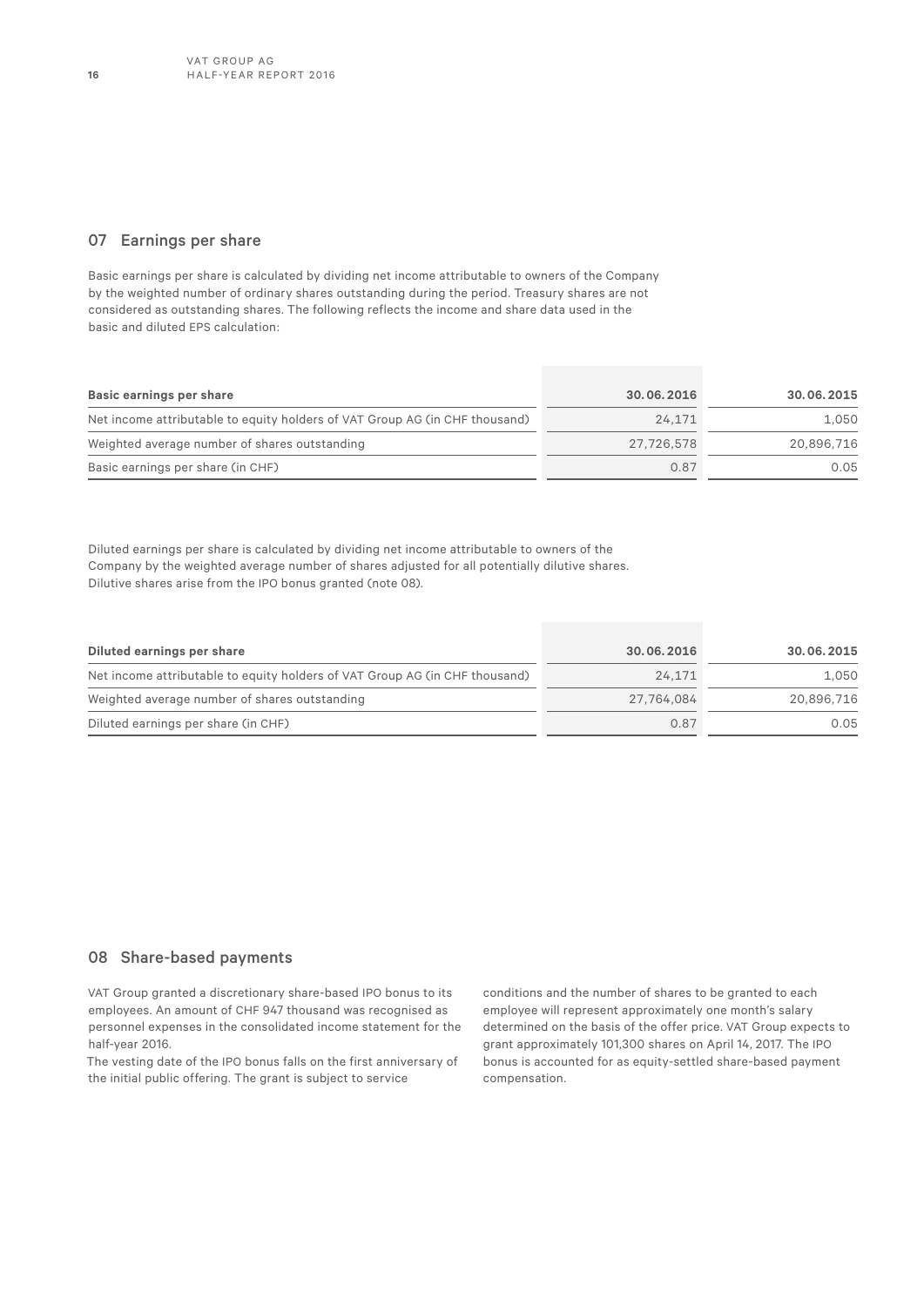### 09 Loans and borrowings

The carrying amounts of outstanding loans are as follows:

| 30.06.2016 | 31.12.2015 |
|------------|------------|
| 263,005    | 304,103    |
| 0          | 405,121    |
| 263,005    | 709,224    |
|            |            |
| 1,461      | 1,461      |
| 261,544    | 707,763    |
|            |            |

#### **Senior secured credit facilities**

The term loan borrowing facility (TLB) was issued on February 11, 2014 with a principal (repayable amount) of USD 405.0 million. Including excess cash payments, a total amount of CHF 82.7 million was repaid in 2015. The repayment in the first half-year of 2016 amounts to CHF 38.8 million.

#### **Conversion of shareholder loan**

On February 11, 2014, VAT Holding S.à r.l. as issuer entered into an agreement with its shareholders as loan holders, the Subordinated Subscription Agreement. The principle amount of the shareholder loan at the date of issuance was CHF 350.2 million bearing interest of 8.0 % per annum. The redemption amount as of December 31, 2015 consisted of the principal amount of CHF 350.2 million plus accumulated interests of CHF 54.9 million.

With the reorganisation on March 23, 2016 the shareholder loan was taken over by VAT Group AG as holder. The initial loan holders were disbursed with shares of VAT Group AG. VAT Group AG took over the long-term loan amounting to CHF 414.1 million by issuing 9,103,284 fully paid in registered shares with a nominal value of CHF 0.9 million.

# 10 Retirement benefit obligation

An actuarial loss, net of tax, of CHF 7.8 million (June 30, 2015 loss: CHF 3.1 million) was recognised through comprehensive income in the six-month period ended June 30, 2016. The 2016 actuarial loss mainly arises from a reduction of the applied discount rate.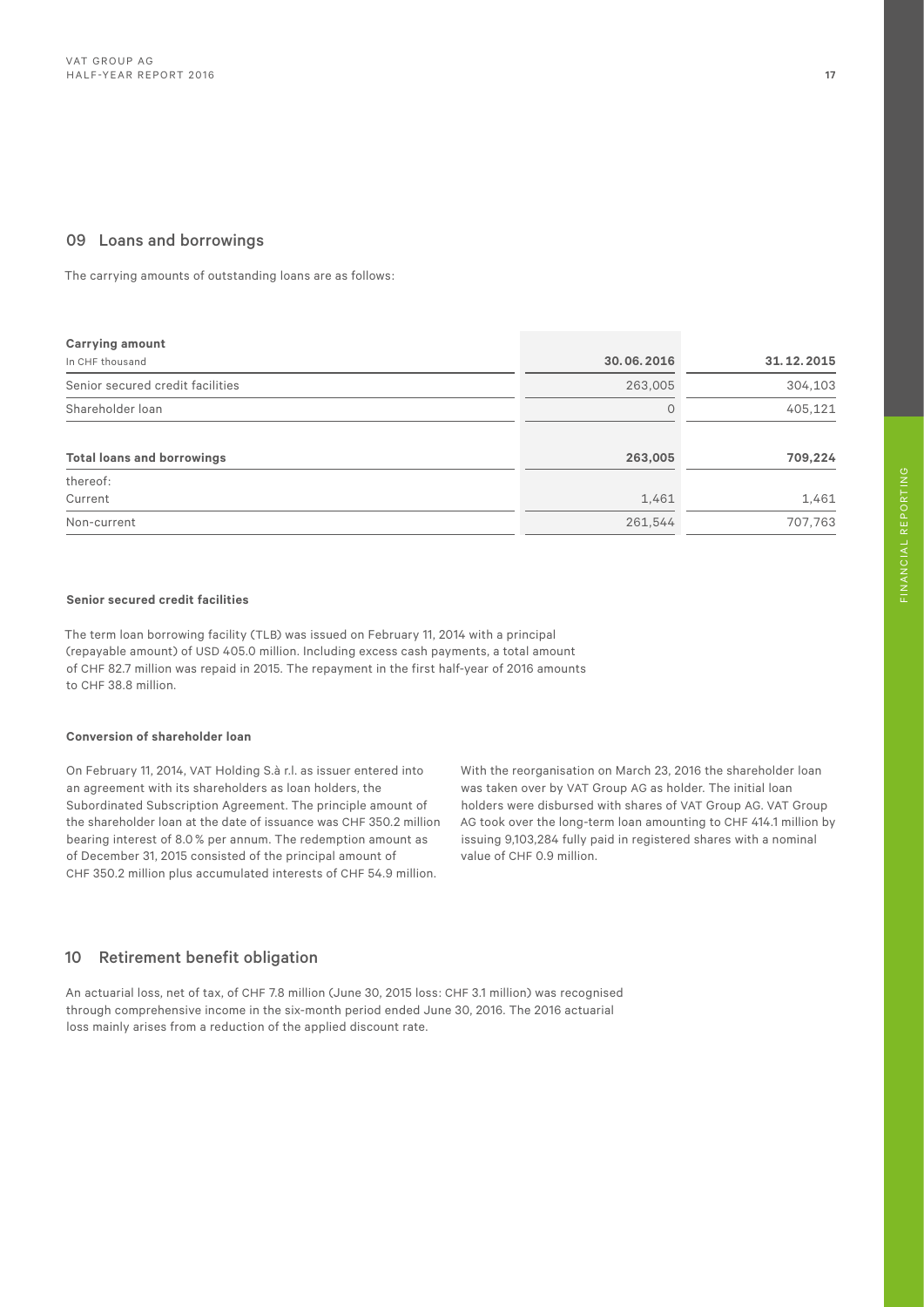### 11 Financial instruments

The following table shows the carrying amounts of the derivatives, which are the only financial instruments measured at fair value material to VAT Group.

| <b>Derivatives</b><br>In CHF thousand            | <b>Measurement principle</b> | 30.06.2016 | 31.12.2015 |  |
|--------------------------------------------------|------------------------------|------------|------------|--|
| <b>Fair value derivative liabilities</b>         |                              | 8.705      | 7.750      |  |
| Derivatives-held for hedging                     | $FVPL$ -Level $21$           | 6.638      | 6.427      |  |
| Embedded derivatives-interest floor on term loan | $FVPL$ -Level 2 <sup>1</sup> | 2,067      | 1,323      |  |

1 The fair values of the derivatives held by VAT Group are based on market/broker quotes. Similar contracts are traded in an active market and quotes reflect the actual transactions in similar instruments. If all significant inputs required for the valuation of an instrument are observable, the instrument is included in level 2.

VAT Group started to apply hedge accounting for certain foreign currency contracts in line with IAS 39 prospectively from the financial year 2016 going forward. This resulted in an amount of CHF 1.6 million recorded in OCI, net of tax.

In line with IAS 39, the effective portion of the gain or loss on the hedging instrument is recognised in other comprehensive income in the cash flow hedge reserve, while any ineffective portion is recognised immediately in the income statement. The cumulated unrealised gain or loss that had been recorded in equity is subsequently reclassified into earnings in the same period during which the hedged item affects net profit or loss. When a hedging instrument expires or when a hedge no longer meets the criteria for hedge accounting, any cumulative gain or loss previously recognised in other comprehensive income is transferred to the income statement.

VAT Group uses cash flow hedges to reduce and manage the economic impact of its main currency risks. As of June 30, 2016, the Group held currency forwards as hedging instruments. The forward contracts were denominated in the same currency as the highly probable future transactions; therefore the hedge ratio on all hedges conducted by VAT Group was 1:1 as of June 30, 2016.

On June 30, 2016, the cash flow hedge reserve included net unrealised losses of CHF 1.6 million, net of tax, on derivatives designated as cash flow hedges. Net losses of CHF 0.2 million were reclassified to earnings in 2016. The maturity of derivatives classified as a cash flow hedge was between 6–18 months.

| Cash flow hedges on foreign exchange contracts |                               |                |
|------------------------------------------------|-------------------------------|----------------|
| 30.06.2016                                     | <b>Fair value liabilities</b> | Nominal amount |
| In CHF thousand                                |                               |                |
| Cash flow hedges                               | 6.638                         | 107.352        |

# 12 Principal exchange rates

The following table summarizes the principal exchange rates for translation purposes.

|                     |                | Average exchange rates in CHF |                     |            | Closing exchange rates in CHF |            |
|---------------------|----------------|-------------------------------|---------------------|------------|-------------------------------|------------|
|                     |                | $01.01 - 30.06.2016$          | $01.01 - 30.062015$ | 30.06.2016 | 31.12.2015                    | 30.06.2015 |
| 1 Euro              | 1 EUR          | 1.10                          | 1.05                | 1.09       | 1.08                          | 1.04       |
| 100 Japanese Yen    | 100 JPY        | 0.88                          | 0.78                | 0.95       | 0.82                          | 0.76       |
| 100 Korean Won      | <b>100 KRW</b> | 0.08                          | 0.09                | 0.08       | 0.08                          | 0.08       |
| 1 Malaysian Ringgit | 1 MYR          | 0.24                          | 0.26                | 0.24       | 0.23                          | 0.25       |
| 1 US Dollar         | 1 USD          | 0.98                          | 0.94                | 0.98       | 0.99                          | 0.93       |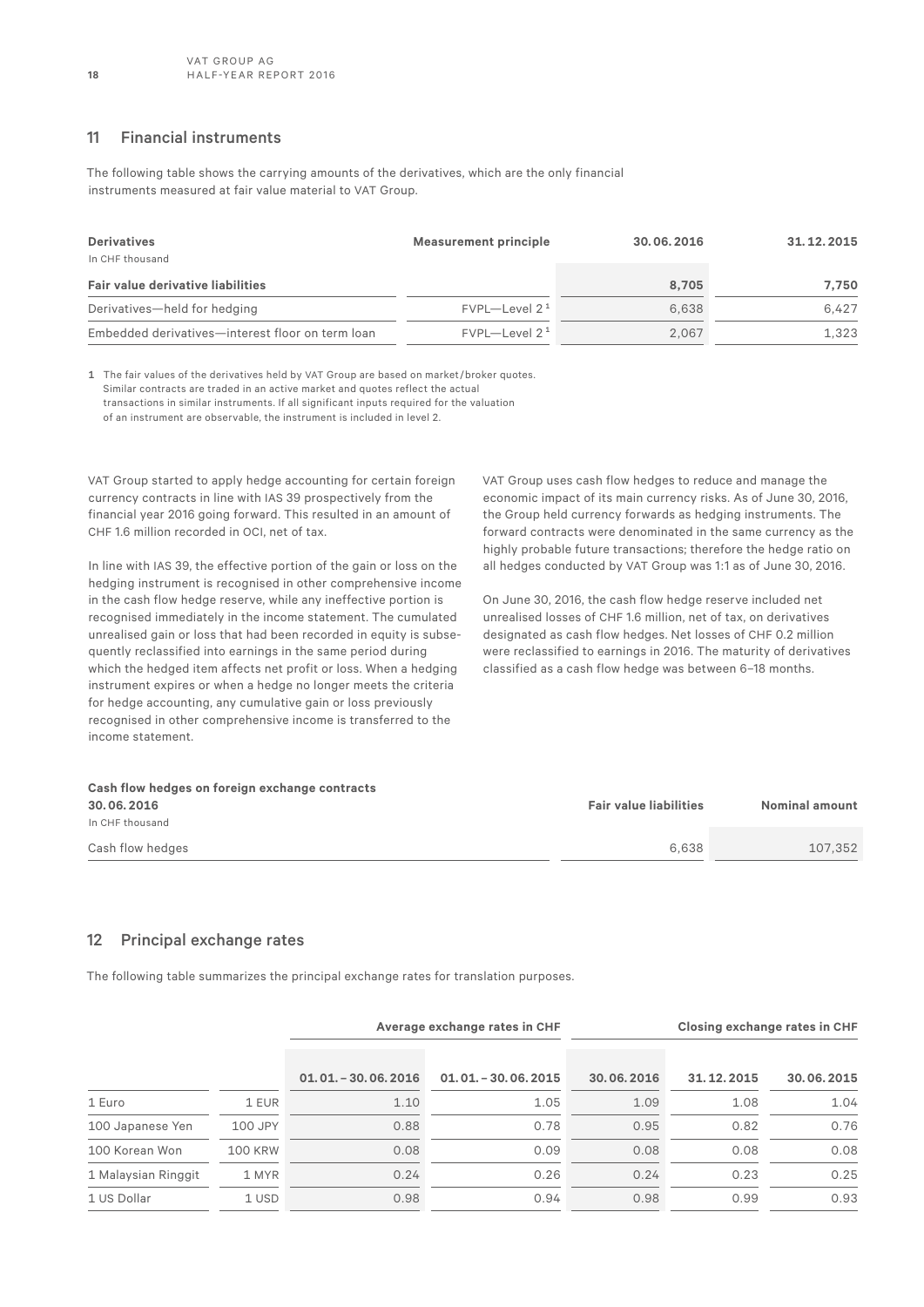# 13 Changes in accounting policies

A number of standards have been modified on miscellaneous points with effect from January 1, 2016. None of these amendments had a material effect on the Group's financial statements.

#### **Disclosure Initiative**

VAT Group has made changes to the way it has organised and presented its explanatory notes to the condensed financial statements to comply with the Amendments to IAS 1.

### 14 Standards issued but not yet effective

A number of new standards and amendments to standards are effective for annual periods beginning after January 01, 2016 and earlier application is permitted; however, the Group has not early applied the following new or amended standards in preparing these condensed consolidated financial statements.

#### **IFRS 15 Revenue from contracts with customers**

IFRS 15 establishes a comprehensive framework for determining whether, how much and when revenue is recognised. It replaces existing revenue recognition guidance with a single standard. Further, it provides the users of financial statements with more informative, relevant disclosures. This standard is mandatory for annual reporting periods beginning on or after January 01, 2018, with early adoption permitted. The Group is currently assessing the potential impact of this new standard.

#### **IFRS 16 Leases**

IFRS 16 will replace IAS 17 and sets out the principles for the recognition, measurement, presentation and disclosure of leases. IFRS 16 introduces a single lessee accounting model and requires a lessee to recognise assets and liablities for almost all leases and will therefore result in an increase of total assets and total liabilities. Under the new standard higher trading operating profit would be partially or entirely offset by higher interest expenses. The Group is currently assessing the potential impact of this new standard.

# 15 Events occurring after the end of the reporting period

There are no events occuring after the end of the reporting period that warrant disclosure.

#### **IFRS 9 Financial instruments**

IFRS 9 includes revised guidance on the classification and measurement of financial instruments, including a new expected credit loss model for calculating impairment on financial assets and the new general hedge requirements. This standard is mandatory for annual reporting periods beginning on or after January 01, 2018 with early adoption permitted. The Group does not expect a material financial impact of the new standard.

#### **Improvements and other amendments to IFRS**

A number of standards have been modified on miscellaneous points. None of these amendments are expected to have a material effect on the Group's consolidated financial statements.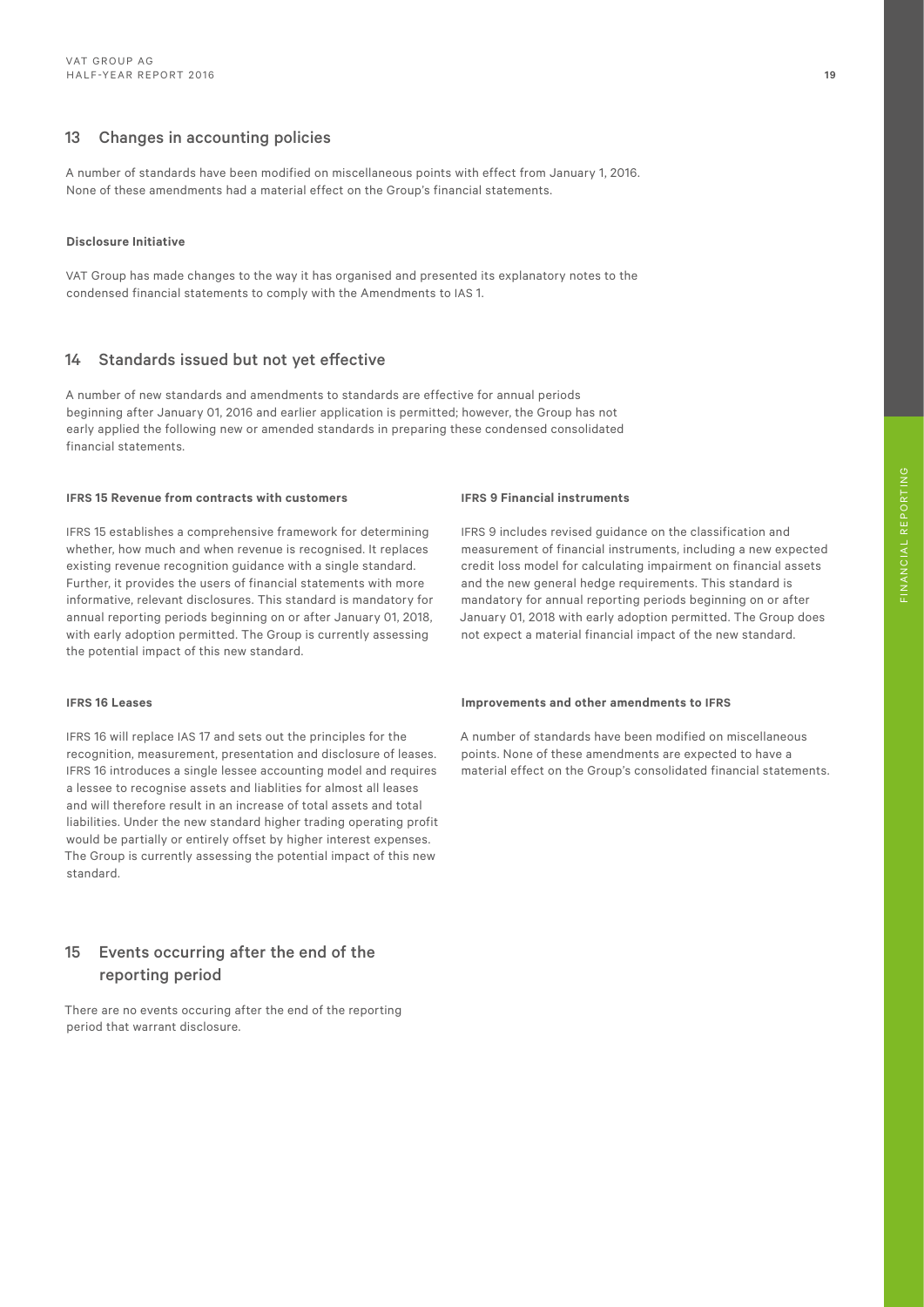# FORWARD-LOOKING STATEMENTS

Forward-looking statements contained herein are qualified in their entirety as there are certain factors that could cause results to differ materially from those anticipated. Any statements contained herein that are not statements of historical fact (including statements containing the words "believes", "plans", "anticipates", "expects", "estimates" and similar expressions) should be considered to be forward-looking statements. Forward-looking statements involve inherent known and unknown risks, uncertainties and contingencies because they relate to events and depend on circumstances that may or may not occur in the future and may cause the actual results, performance or achievements of the company to be materially different from those expressed or implied by such forward-looking statements. Many of these risks and uncertainties relate to factors that are beyond the company's ability to control or estimate precisely, such as future market conditions, currency fluctuations, the behaviour of other market participants, the performance, security and reliability of the company's information technology systems, political, economic and regulatory changes in the countries in which the company operates or in economic or technological trends or conditions. As a result, investors are cautioned not to place undue reliance on such forward-looking statements.

Except as otherwise required by law, VAT disclaims any intention or obligation to update any forward-looking statements as a result of developments occurring after the date of this report.

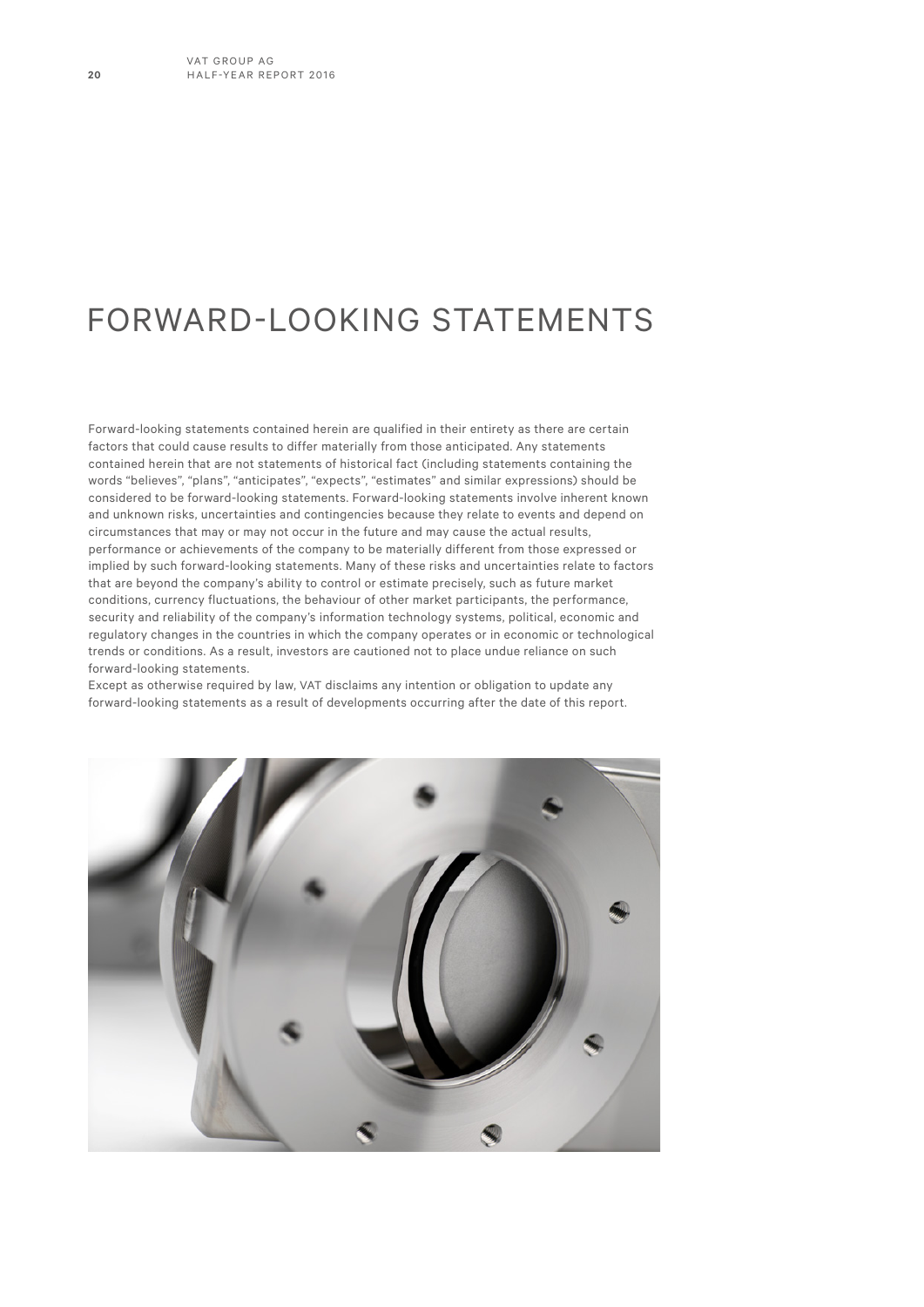# FINANCIAL CALENDAR

| 2016                     |                                                      |
|--------------------------|------------------------------------------------------|
| Monday, October 31, 2016 | Q3 2016 Trading update                               |
| 2017                     |                                                      |
| Friday, 31 March 2017    | Full-year results 2016                               |
| Wednesday, 17 May 2017   | Q1 2017 Trading update & Annual General Meeting 2017 |
| Thursday, 24 August 2017 | Half-year results 2017                               |
| Friday, 10 November 2017 | Q3 2017 Trading update                               |

### **Contact**

This complete half-year report is only available in English.

**VAT Group AG** Seelistrasse 1 9469 Haag

Corporate Communications Michel R. Gerber investors@vat.ch